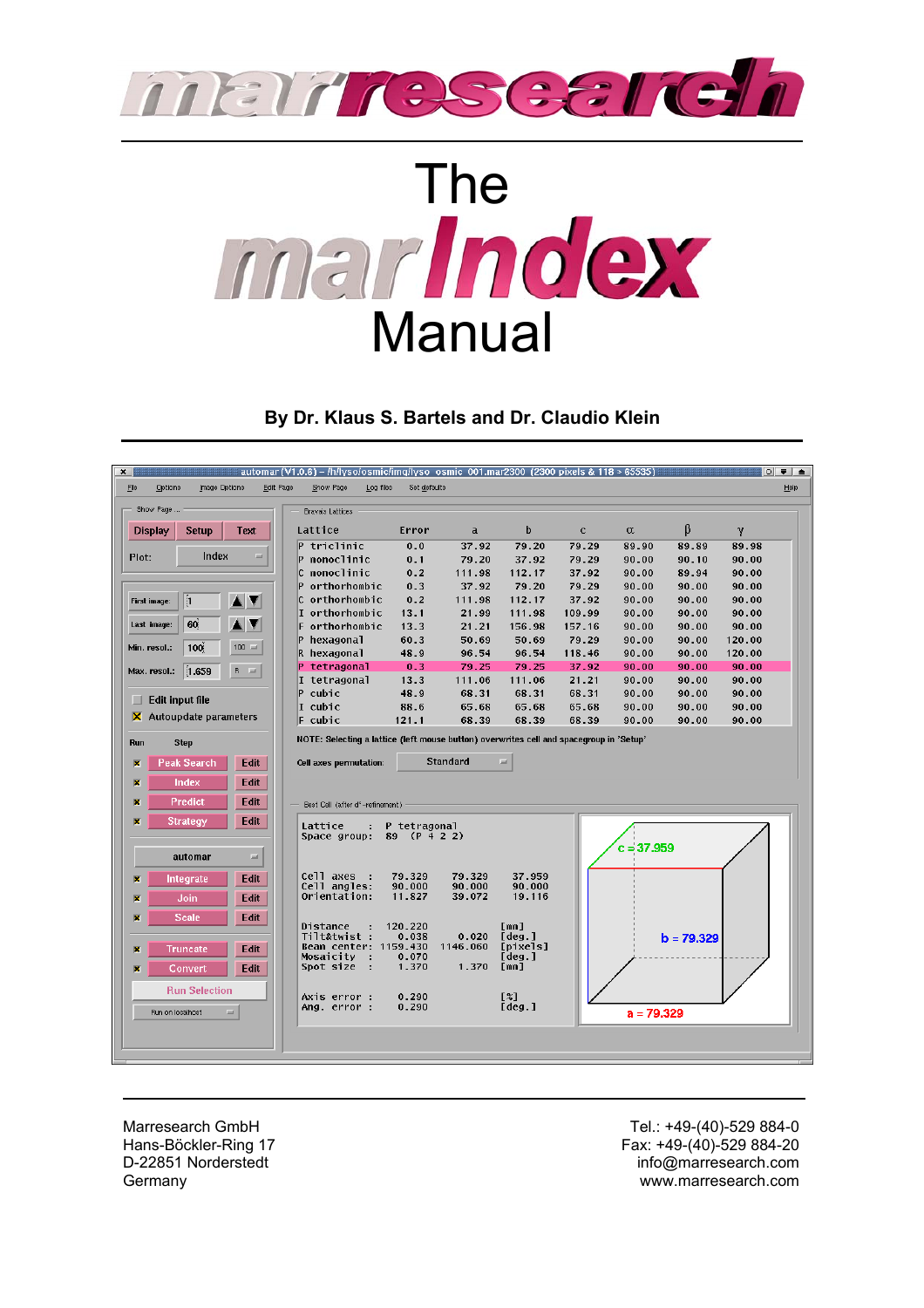# The *marlinglex* Manual

## **Version 1.4**

## **March 2004 / May 2005**

## **(auto***mar* **1.8 - June 2005)**

**Written by Dr. Klaus S. Bartels and Dr. Claudio Klein** 

**Copyright 2002-2005 Marresearch G.m.b.H.** 

### **All rights reserved.**

This document contains proprietary and confidential information of Marresearch G.m.b.H.. The contents of this document may not be disclosed to third parties, copied or duplicated in any form, in whole or in part, without the prior written consent of Marresearch G.m.b.H..

Possession, use, or copying of the software described in this publication is authorized only pursuant to a valid written license from Marresearch G.m.b.H.

*marresearch, automar, desktop beamline (dtb)* and the *marresearch* logo are registered trademarks of Marresearch G.m.b.H..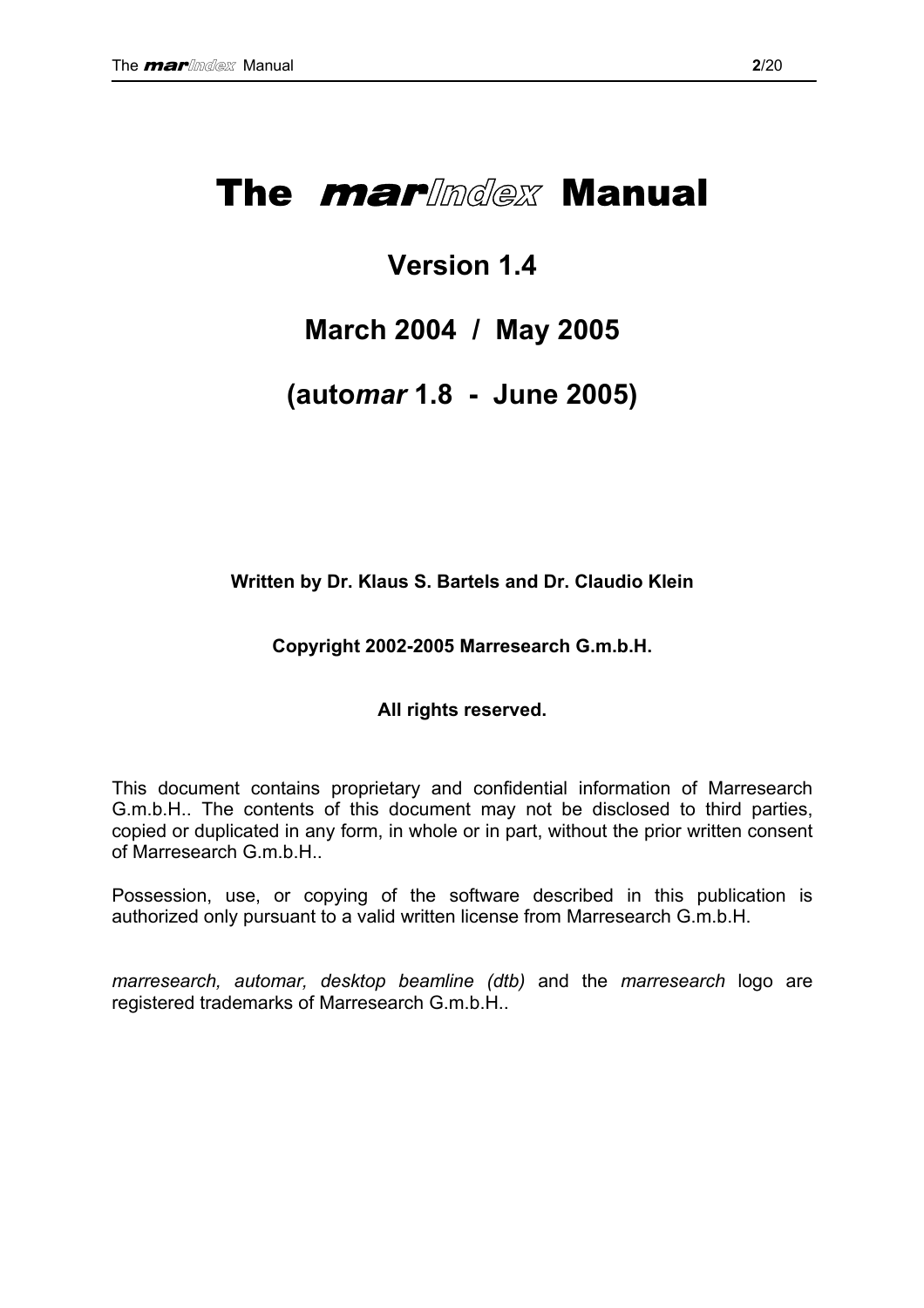## <span id="page-2-0"></span>**Note for users in a hurry**

This manual is a detailed tutorial for users who want to understand what happens. You may - quite legitimately - only be interested in making it work. This is exactly the situation *automar* is made for. In this case, turn directly to

[section 2.1 "Going the easy way –](#page-7-0) *automar* **GUI**"

and follow the instructions and hints. There is a good chance that you succeed !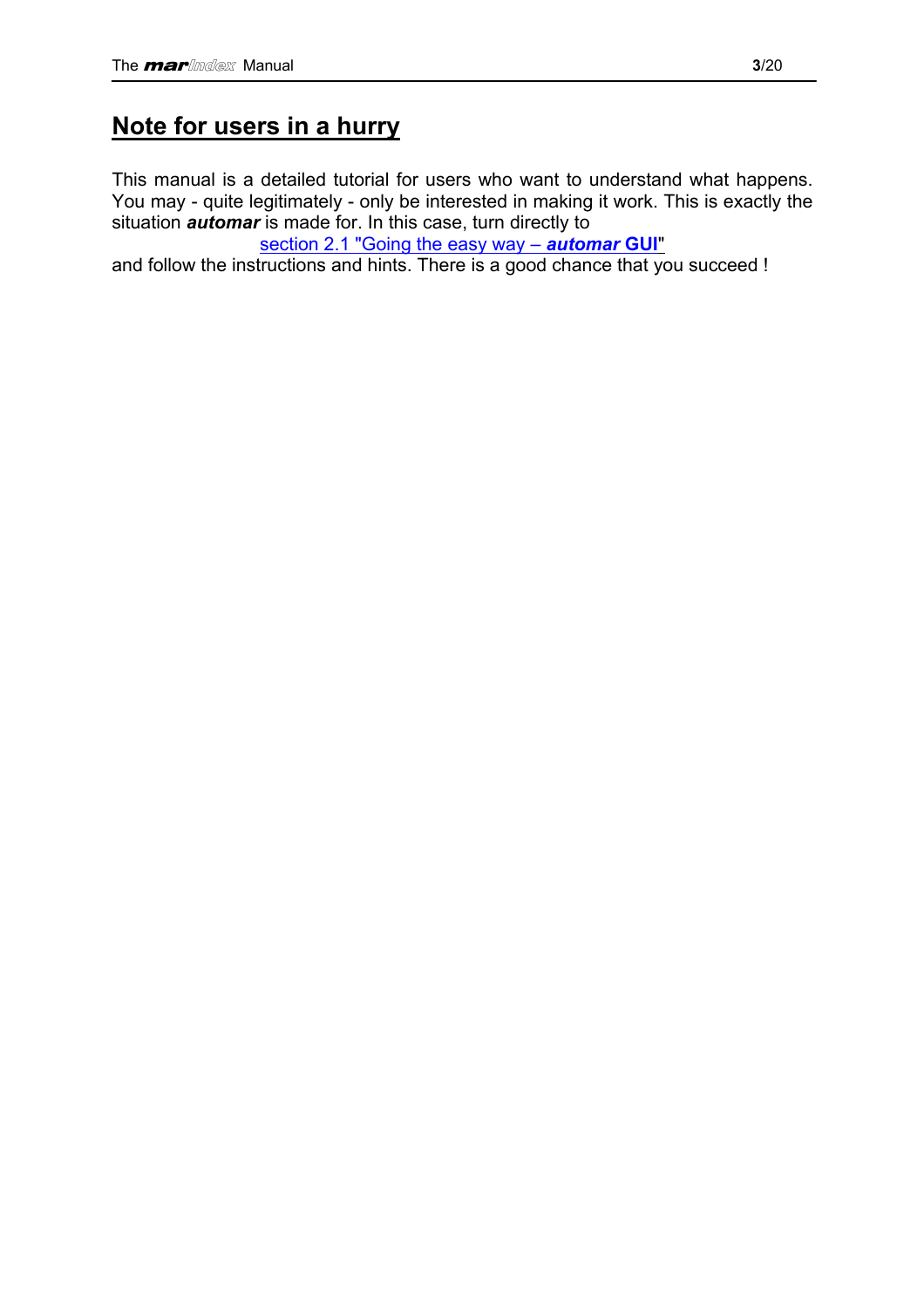### Table of contents: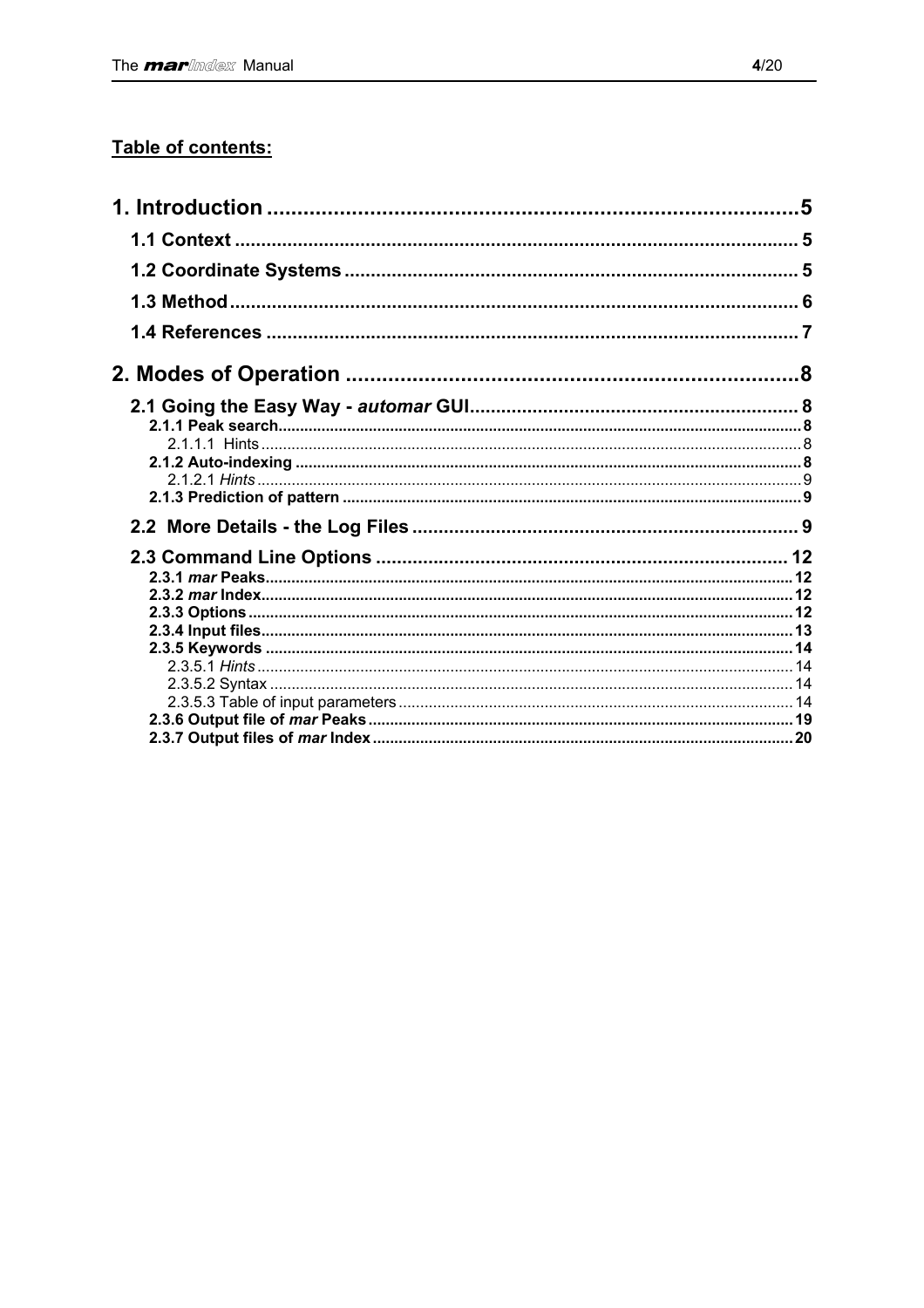## <span id="page-4-0"></span>**1. Introduction**

When starting data collection with a new crystal, either a new sample of a supposedly known crystal type or a totally unknown specimen, the first task is to locate the cell axes, before any indices can be assigned to the reflexion spots and their intensities - prerequisite for any crystallographic structure analysis. Finding the crystal lattice and its orientation needs an experienced crystallographer doing it interactively from suitably selected images, or a computer program to perform "auto-indexing". This achievement is the objective of this manual.

### **1.1 Context**

*mar* **Index** is part of *automar*, a program suite for reduction of crystallographic reflexion data images. Designed to be as general and to work as fully automatic as ever conceivable, *mar* **Index** code concentrates on numerical mathematics and crystallography; it does not deal with images by itself, nor does it produce any graphics output.

These features are available separately by way of *mar* **Peaks** and the *automar* graphics user interface (GUI).

*mar* **Index** reads a list of reflexion spot coordinates (from one or more images), and a number of basic experimental parameters necessary to convert those spot coordinates to reciprocal space. These parameters are usually available in the image headers (*mar* **Peaks** includes those values in the [spot list header\)](#page-18-0) but can be supplied as separate input file(s), possibly overriding header values.

These parameters are wave-length, sample-to-detector distance, approximate beam position, and goniometer angle(s)/spindle axis setting(s) of the image(s).

(If the spots are given in pixel coordinates, as by *mar* **Peaks**, then the pixel size is needed as well, or the distance would have to be measured in pixels.)

*mar* Index does not need a guess even for the order of magnitude of the lattice constants; nor is *mar* Index necessarily lost if the beam position is off by more than half the spot distance. *mar* **Index** will usually come up with the right answers if at least 20 spots are available; in favourable cases it may succeed with as few as a dozen.

### **1.2 Coordinate Systems**

The *mar* images are visualized (e.g. by *mar* **View**) as seen from the crystal, or along the beam, in an upright position. Its coordinates are interpreted as

X : across (left to right)

Y : up

as is usual for 2-dimensional systems (except pixel addresses on the video screen).

(There is an exception, though, for the "old" scanner format whose coordinates were imposed by the way DENZO assigned them: X up, Y to the right in *mar* View; *mar* **Peaks** writes therefore an additional keyword "format" now which defaults to "AUTOMAR", along with the coordinate file name extension ".pks", whereas old *mar* Peaks files without the "format" keyword have the outdated convention and the file name extension ".mar"; *mar* **Index** recognizes both formats.)

Detector tilt and rotation are defined by 3 rotation angles (in deg.) around X, Y, and the detector normal Z (axis not used otherwise), in the math. +ve sense. Positive tilt  $X$  or tilt  $Y$  bring the upper or left half of the detector closer to the sample. Positive AD\_rot (might be called turn\_Z) rotates the area detector plane counter-clockwise as seen from the sample.

To avoid confusion, crystal coordinates  $x, y$  are defined parallel to  $X, Y$ , making the z-axis antiparallel to the beam direction.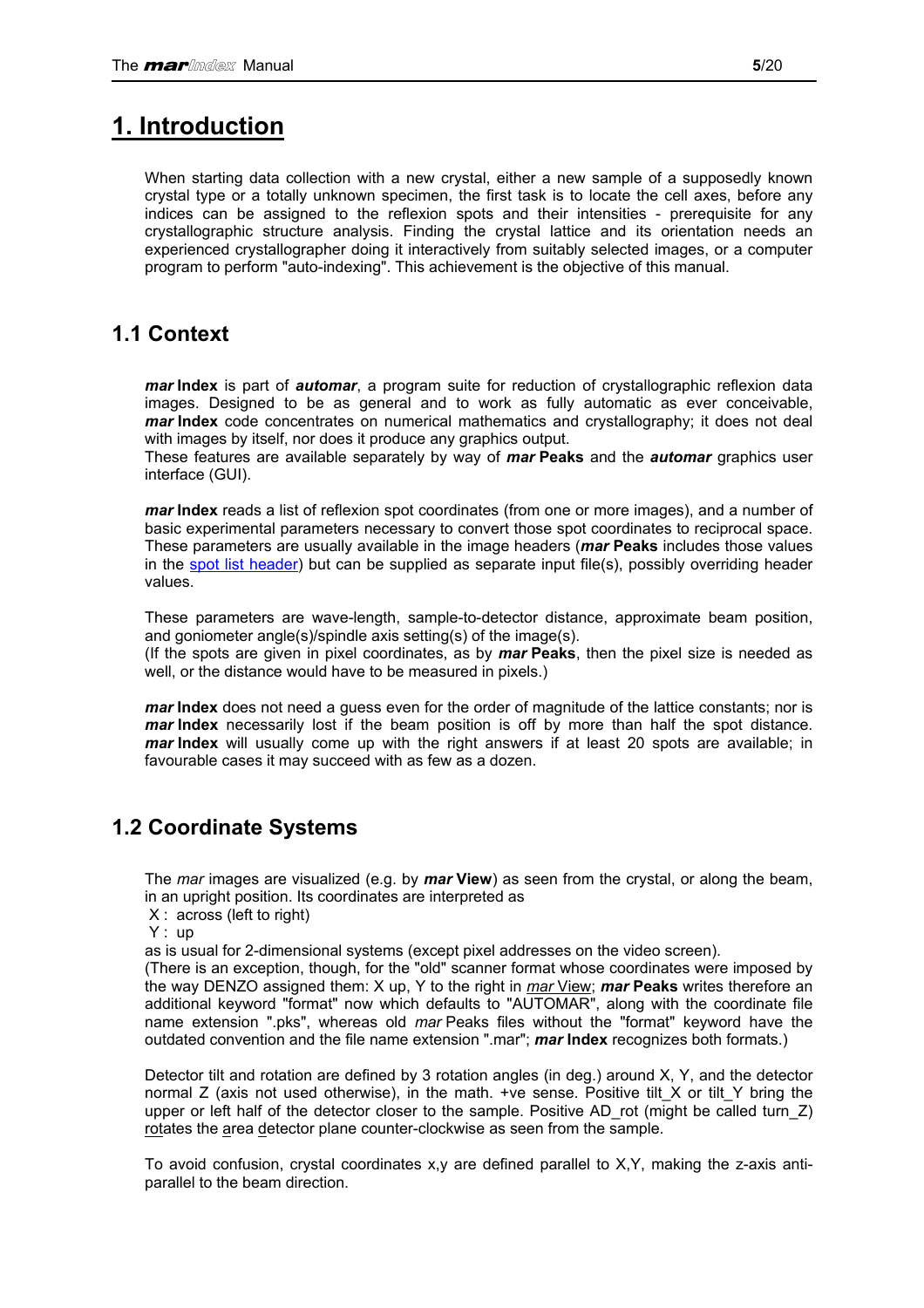<span id="page-5-0"></span>Crystal axes are defined by permutation indices  $1_1, 1_2, 1_3$  with values  $+1$ -(1,2,3) where "1" denotes the a\*-axis, "2"=b\*, "3"=c\*; "+" means parallel and "-" anti-parallel to a coordinate axis; in this way  $l_1$  gives the reciprocal crystal axis along the x-axis;  $l_2$  that one "up" in the x-y-plane. The  $l_3$  index (towards the radiation source) is redundant in principle, but may be forced to yield a left-handed system.

This may sound complicated but allows missetting angles to be always < 45 deg. so you need not stand on your head and twist the fingers while imagining the orientation of your crystal.

(Mis-)setting angles are given in degrees and are numbered the same way but are applied from right to left:

- φ3 rotates around the z-axis (counter-clockwise when looking along the beam). Applying this setting first allows easy setting of e.g. a crystallographic face diagonal along the rotation axis by  $\omega_3 = 45$ . + δ $\omega_3$ , where δ $\omega_3$  is the true setting angle. The 45 deg. are not altered by any of the other  $\varphi_1$ ,
- φ2 rotates around the y-axis, again in the math. +ve sense;
- $\varphi_1$  is a mere correction of the spindle axis (if it is horizontal) and may thus be used as an offset for the PHI axis reading.
- *Example:* hexagonal **c\***-axis along the (horizontal) PHI-axis, **a\*** up => (3,1,2); φ1=30 brings the **b\***-axis exactly against the beam.

Note the alternative settings that *mar* **Index** suggests for the primitive trigonal case, because there is no way to discern between them at this stage (without dealing with an extensive set of reflexion intensities yet).

*mar* **Index** always produces setting parameters with setting angles < 45 deg. (except for trigonal alternatives) and assigns permutation indices accordingly, although an easier permutation of axes may exist - especially in the case of equivalent axes (e.g. a cubic crystal might always be described by "axes 1 2 3" but may be assigned "3 1 2").

### **1.3 Method**

Like most auto-indexing programs, *mar* **Index** is based on difference vectors in reciprocal space (although it has its own way of choosing a subset of spots and combining them to become reciprocal space vectors). From them it constructs and refines possible zone-axes which are well known in precession photography as real space vectors normal to reciprocal lattice planes ... not necessarily main cell axes.

The result of the vector analysis is the reduced primitive cell, and - on a purely geometrical basis - the most probable Bravais lattice, i.e. the highest symmetry that is acceptable within tolerance limits of refined zone-axes.

Zone-axes in the neighbourhood of the beam are used to sort spot coordinates into lunes, this way refining the beam centre. (Intuitively, the centre is the intersection of all zero-layer lunes.) The radius of convergence depends on how many zone-axes can be found and how close to the beam; in general it is more than a spot distance (unless one long axis is so well aligned that its zero-layer lune vanishes within the beam-stop area, and all other low-indexed zones are far apart - in this case it is advisable to start with a different PHI setting).

*mar* **Index** repeats the zone-axis refinement and analysis with updated reciprocal vectors. (At this stage, an orthorhombic Bravais lattice may be found where the initial vector analysis had suggested a monoclinic C-centred cell, etc.)

The most reliable non-coplanar zones are now used to index all spots in the input list. Analysis of their reciprocal point coordinates w.r.t. the sphere of reflexion (both start and end position in case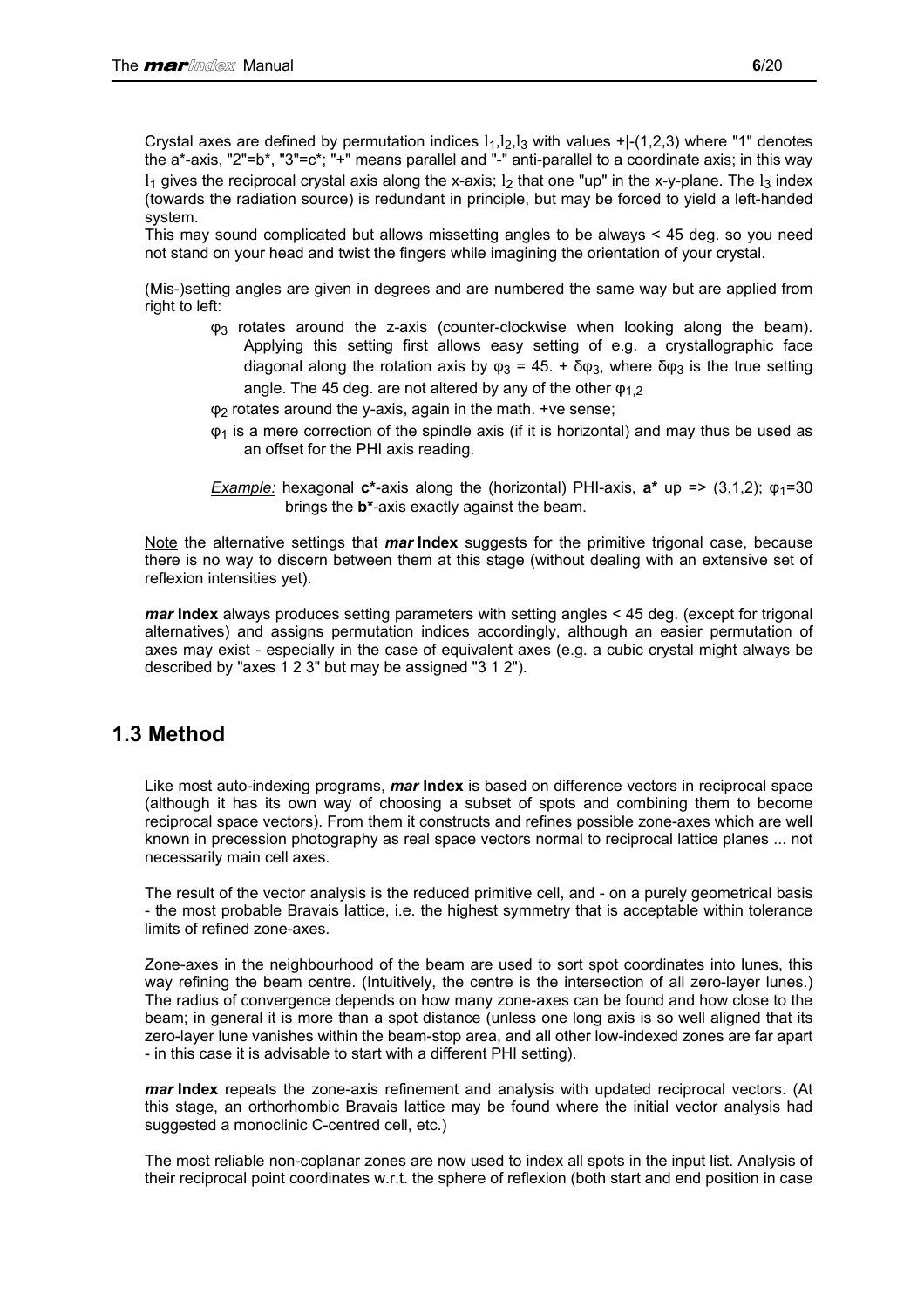<span id="page-6-0"></span>of rotation images) yields an approximate value for mosaicity/beam-divergence and updated setting angles. A full fit of calculated spot positions refines detector tilt and distance.

The final Bravais lattice analysis is based on all 25 equivalent "nearly Buerger-reduced" cells and the 44 possible transformations from primitive to Bravais lattices, implemented in the formalism of 6-dimensional "Gruber-space" (**G6**, based on the Niggli tensor components). The output list of derived Bravais lattices includes an error index which is the 6-dimensional tangent between autoindexed primitive cell G6-vector and its projection onto the 6-dimensional hyperplane or hyperline which describes the symmetry of the primitive cell underlying the particular Bravais lattice. The preferred choice at the end is based both on these error indices and the tolerances previously found for the primitive axes and angles.

#### Note on monoclinic space-groups:

Unfortunately, monoclinic space-groups are ambiguous in several ways. (Interestingly, only cubic #228 with 2 choices for 192 equivalent atomic positions takes as many pages in Int.Tabl.A as monoclinic #5, C2, with just 4 positions !!)

- (a) *mar* **Index** chooses the canonical 2nd setting (unique b-axis); there is no option to enforce the modern  $1<sup>st</sup>$  setting (unique axis c)
- (b) One of the standard rules for the choice of the unit cell says that oblique angles be as close as possible to 90°, and also be between 60° and 120°. (Hence, the "non-acute" monoclinic β must be in the range of 90° and 120°). In a fair amount of centred monoclinic cells, this rule leads to the choice of Bravais lattice **mI**. The **mC** alternative(s) may or may not have a "legal" β<120°. The space group number (e.g. #5) is not indicative of this choice (e.g. C121 or I121), however the rules for systematic absent ("extinct") reflexions are different !!! As if to make the problem worse, some well known programs seem to be totally ignorant of the monoclinic **mI** lattice. It is for this reason that – as a compromise - *mar* **Index** silently converts a monoclinic **mI** to **mC**, as long as any of the **mC** alternatives has β<120°. (Between several possibilities, the smallest β is selected). Only the log file will indicate the correct lattice, then. On the other hand, no β>120° is regarded acceptable; but if the **mI** alternative is output, the log file will still present the (best though "illegal") **mC** cell.

### **1.4 References**

Auto-indexing:

 (Not a complete bibliography on the topic; these papers partly describe ideas that bear resemblance to those implemented in *mar* **Index**.)

A.J.M.Duisenberg, J. Appl. Cryst.(1991) **25**, 92-96 W.Kabsch, J. Appl. Cryst.(1988) **21**, 67-71 W.Kabsch, J. Appl. Cryst.(1993) **26**, 795-800 S.Kim, J. Appl. Cryst.(1989) **22**, 53-60

### Cell reduction and Bravais lattices:

A.D.Mighell, A.Santoro & J.D.H.Donnay, "old" Int.Tables I,5.1 (Kynoch Press) H.Burzlaff, H.Zimmermann & P.M.deWolff "new" Int.Tables I,9 (Kluwer Ac.Publ.) I.Krivy & B.Gruber, Acta.Cryst.(1976), **A32**, 297-298 W.Clegg, Acta Cryst.(1981) **A37**, 913-915 (mind sign errors in his matrices !) L.C.Andrews & H.J.Bernstein, Acta Cryst.(1988) **A44**, 1009-1018 W.A.Paciorek & M.Bonin, J. Appl. Cryst.(1992) **25**, 632-637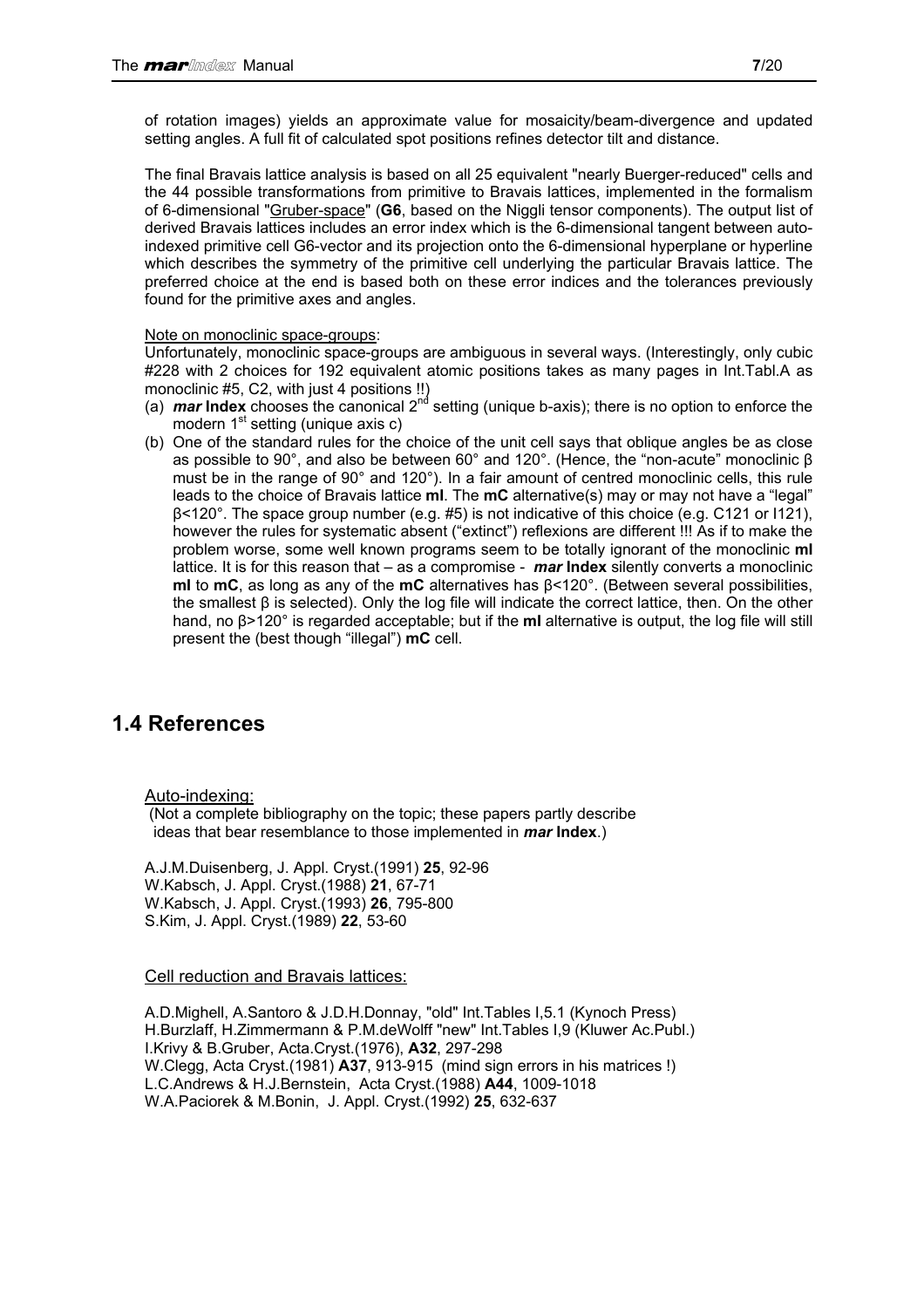## <span id="page-7-0"></span>**2. Modes of Operation**

*mar* **Index** may be run in a variety of ways, differing both in the level of input control and the amount of output information.

### **2.1 Going the Easy Way -** *automar* **GUI**

### **2.1.1 Peak search**

Start the *automar* graphics user interface, and use its Setup window (F2 key) to define image and working directories; open the image directory folder, select an image file name (usually the first), and click on "Load Image Header" (or double click the file name right away); this will load the "Name template" and experimental parameter fields.

Select a range of images (one or more). The default ("first image only") may be o.k. – otherwise use the Peak Search — Edit menue. If needed, use the "Exclude detector areas" menue (F10 key). Then click on "**Peak Search**". This will run *mar* **Peaks** to select spots, storing the coordinates along with related header information in a peaks file, and displays the first image with superimposed spot coordinates.

### **2.1.1.1 Hints**

- (1) Check the display to make sure it "looks right". Problems might arise if a large number of non-spots (very grainy background or satellite crystals) have been found, or if in more than a few cases neighbouring spots have been merged into one, or non-spots are lined up along the beam stop shadow. If so, you may use the "Peak Search — Edit" menue to change the significance level or the spot separation parameters; possibly adapt  $R_{min}$  &  $R_{max}$ , or use the "Exclude detector areas" page (function key F10, = Setup window bottom line) to exclude problem areas.
- Ä Do *mar* **Index** the favour to leave "Desired no. of spots/image" at "**?**" otherwise *mar* **Peaks**  stores the most significant spots only, which may happen to exclude next neighbours.
- (2) *automar* saves the values of the most recent session; so make sure that the numbers in the Setup window are applicable or at their defaults. In particular you should check the values of >Distance<, >PHI range<, >Wave-length< and >Beam-centre<. The safest way is to click on the related "Default" buttons recalling the current header parameters (at least if the detector was mounted on a *mar*-base so that the header values are reliable).
- Ä Make sure that >Space group< displays a "**?**" unless you know exactly which space group you have.

(The same menue is available by the "Index  $-$  Edit" button.)

### **2.1.2 Auto-indexing**

Now click on "**Index**" program button to run *mar* **Index**. The clock ticks again...

As soon as *mar* **Index** has finished, *automar* displays the naked results in the "Index" window (which may at any time be recalled by F4).

The upper part is a short version of the Bravais lattice table with the 'best' choice highlighted ([cf.](#page-5-0)  [last paragraph of the above description of 'Method'\)](#page-5-0). Check the >Error< column for possible alternatives. If you are suspicious (or even sure) you want a different Bravais lattice: click on the corresponding line, and run "**Index**" again (mainly to make the orientation consistent).

Compare the r.m.s.-errors of the vector analysis in the bottom lines of this window. If these tolerances are unacceptably high, then virtually any compact cell may be regarded as 'nearly' cubic... surely something has been wrong from the outset! distance? centre?

Note that the lattice constants in the **table** are computed on the basis of the nominal (input) distance. By contrast, the lower part displays the adapted numbers for modified distance (resulting from the spot fit). Mind that changes of >Distance< are restricted to min(1%,1mm) by default.

Watch >Beam centre< and suggested >Mosaicity<.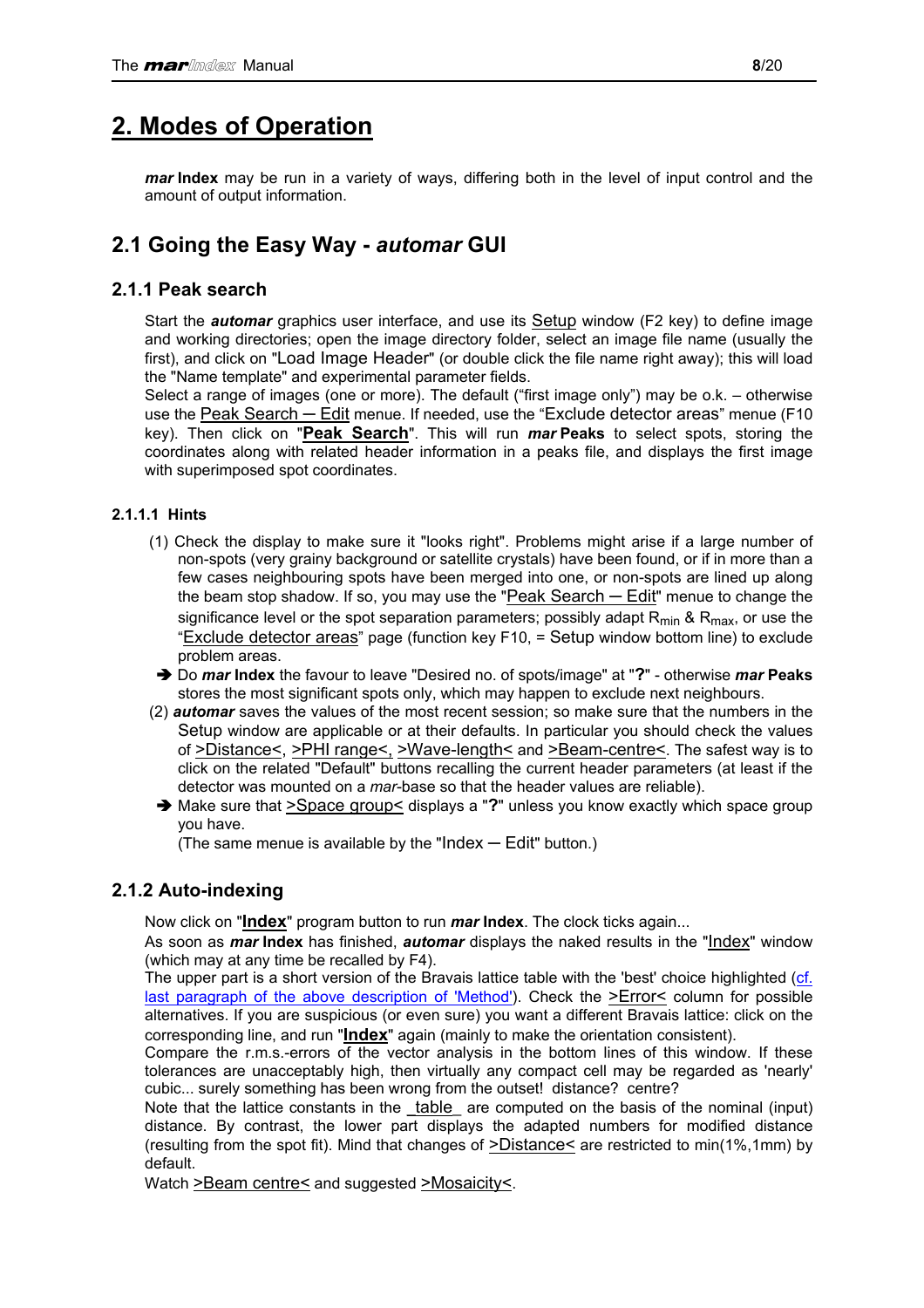### <span id="page-8-0"></span>**2.1.2.1** *Hints*

- (1) *automar* uses the results to update the contents of the "Setup" menue, high-lighting any changed values. It is a game to re-run *mar* **Index** (you might reset space-group to "**?**" before hand) and see whether the auto-indexing results are stable and the spot-fit refinement converges (possibly driving beyond the in-built restriction for distance).
- $(2)$  "Restore" buttons in the "Setup" (or "Index  $-$  Edit") menue recall the most recent previous results.
- (3) Selecting "Edit input file" option (just below "First image", "Last image") prevents program execution from starting right away; instead the input control file, as it is prepared by *automar*, is presented in an editor window, ready for modification. (You may choose your favourite editor in the File  $\rightarrow$  Preferences menue). Exiting from the editor causes the program to start. This feature allows to make nearly all conceivable parameter modifications, or addition of options. For details, see the full description of input keywords below.
- (4) If your cell is monoclinic, see the ["Note on monoclinic space-groups" in section 1.3](#page-6-0) above

### **2.1.3 Prediction of pattern**

Click on "**Predict**" program button; *automar* returns to the image display and superimposes the calculated pattern that follows from the *mar* **Index** result This is a very good means to check whether the auto-indexing was successful.

It is not necessary to be too critical, though, since there is more refinement ahead in the evaluation process; but at low and medium resolution any cross ought to be inside the closest spot area (there may be zero intensity, of course, for a limited number of spots). [For users in a hurry – that´s it !](#page-2-0)

### **2.2 More Details - the Log Files**

If you want some more information on the auto-indexing progress, click on the *automar* "Text" button (or F3 key); the text window displays the screen output of *mar* **Index** (medium length). The maxi-version is available as  $index.maxIndex$   $log$ -file in the working directory (not in *automar*, but using any text editor).

Both listings give intermediate results of the program steps described above in [section "Method"](#page-5-0). Here you find details like:

▬ how many spot coordinates have been used in which step; e.g.

```
 308 reflexion coordinates read from file. 
 102 reflexion coordinates used in the first run.
```
- how many zone-axes have been found, how well did they refine on average;
- which preliminary primitive cells have been constructed from them;
- how many vectors refined how well in the (extended) W.Clegg-type analysis;
- ▬ which were the associated tolerances in x,y,z; e.g.:

```
 43 out of 52 zone-axes in total, thereof : 
14 out of 14 Clegg-vectors, contributed in least-squares refinement;
  average r.m.s. indexing error of used zone-axes = < 0.1173 >
```
(The number in pointed brackets deserves a comment:

Every selected reciprocal space vector is projected onto each zone axis yielding a Miller index which is most probably non-integer. The maximum -absolute- index error is 0.5 of course. An average of <0.288675> is the expectation value for a random, or flat, distribution without any rejection. Or, after rejection of |e|>0.35, the expectation value is <0.202073>; which tells us that a reasonably well oriented zone axis should have an average indexing error at least as small as this. The r.m.s. value over all accepted zoneaxes ought to be better. If it is only slightly smaller, or not at all, it may be indicative of a split or twinned crystal.)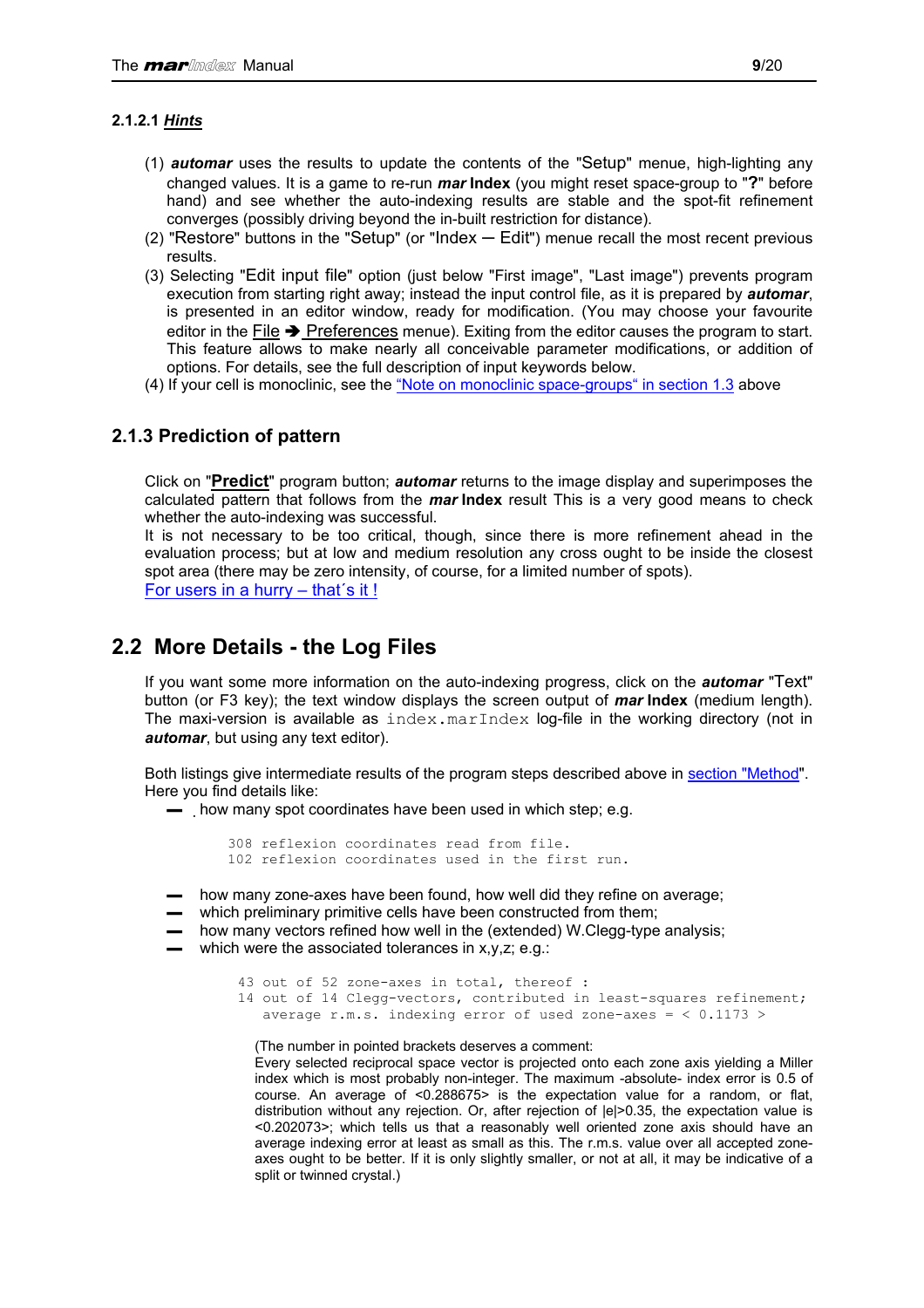#### how far was the centre shifted by each of lune and spot fit; e.g.

| Lune refinement :<br>=============<br>Estimated radius<br>of convergence : |           | Centre X<br>[mm]<br>2.715 | [pixels]<br>18.10 | $\lceil$ mm $\rceil$<br>1.925 | Centre Y<br>[pixels]<br>12.83 | / oblique<br>elongation<br>37.0% |
|----------------------------------------------------------------------------|-----------|---------------------------|-------------------|-------------------------------|-------------------------------|----------------------------------|
| Shift                                                                      | ٠         | $-0.406$                  | $-2.70$           | $-0.025$                      | $-0.16$                       |                                  |
| Estimated error<br>Old beam centre                                         |           | 0.020<br>90.000           | 600.00            | 0.026<br>90.000               | 600.00                        |                                  |
| New beam centre                                                            | $\cdot$ . | 89.594                    | 597.30            | 89.975                        | 599.84                        |                                  |

The "radius of convergence" is approximated as an oblique ellipse and may rather be slightly over-estimated; so be careful if any one of the applied shifts is a substantial fraction thereof...!

(The "oblique elongation" will be positive if the elongation tends to be in the direction of the main diagonal X=Y, negative otherwise, its magnitude being an estimate of the deviation from the average radius; it is close to 0 if the orientation of the ellipse is along the main axes X and Y. But you are probably up to no good anyway if elongation and direction matter.)

Consult any of the listings for

▬ the permutation indices of the crystal setting (hidden parameters in *automar* GUI) and for alternative settings in the primitive trigonal/hexagonal case; e.g. :

```
Setting angles = -9.92 -1.22 -3.42 for axes = { c* a* b* }, i.e.
                                       direction of c* along spindle axis X, 
                                                    a* upwards in X-Y-plane, 
b* towards X-ray source.<br>alternatively 50.10 -3.57 -0.65 (= trigonal ambiguity;
                 50.10 -3.57 -0.65 (= trigonal ambiguity;
           or : -69.82 2.35 -2.76 with same axes choice)
```
- ▬ detector tilt;
- estimated errors of refined parameters;
- ▬ the relative contributions of linear and non-linear shifts in the spot-fit (i.e. distance vs. wave-length / cell-axes).

This may again deserve an explanation:

Let R be the reflexion spot's distance from the centre; R/D=tan(2θ), with Bragg-angle θ (theta) defined by "2sinθ=λ/d". For small θ angles, tan(2θ), 2θ (in rad.) and 2sinθ are approximately the same: R/D=λ/d=|d\*|; the observed low-resolution spot can be described by any combination of D and  $d^*$  as long as  $D \cdot |d^*| = D \cdot \mathcal{N}d = R = const.$ ; in particular, for a fixed wave-length (X-ray tube) : D/d=const.; or for any given crystal lattice at the synchrotron : D•λ=const.; all this is true if R is small enough for D•tan(2θ) and D•2sinθ to differ by less than, say, 1/2 pixel and thus be indistinguishable.

In other words, distance D and lattice constants d\* are 100% correlated for small 2θ, or more precisely if  $(0.7 \cdot R)^3 < (8/3) \cdot$ pixel\_size $\cdot (D^2)$ . Only if spots are observed at resolutions beyond this limit is there any chance of refining D and d\* simultaneously. Exactly this limit is implemented in *mar* **Index** (except for eigen-value filtering):

In the first stages, lattice constants are derived on the basis of D being given. Then, if there are high-resolution spots available, D may be refined and the cell constants modified by an appropriate balance factor which will be found in the listings, in the section "Spot refinement". The D refinement may, however, be suppressed by definition of 0 tolerance, see keyword definitions below.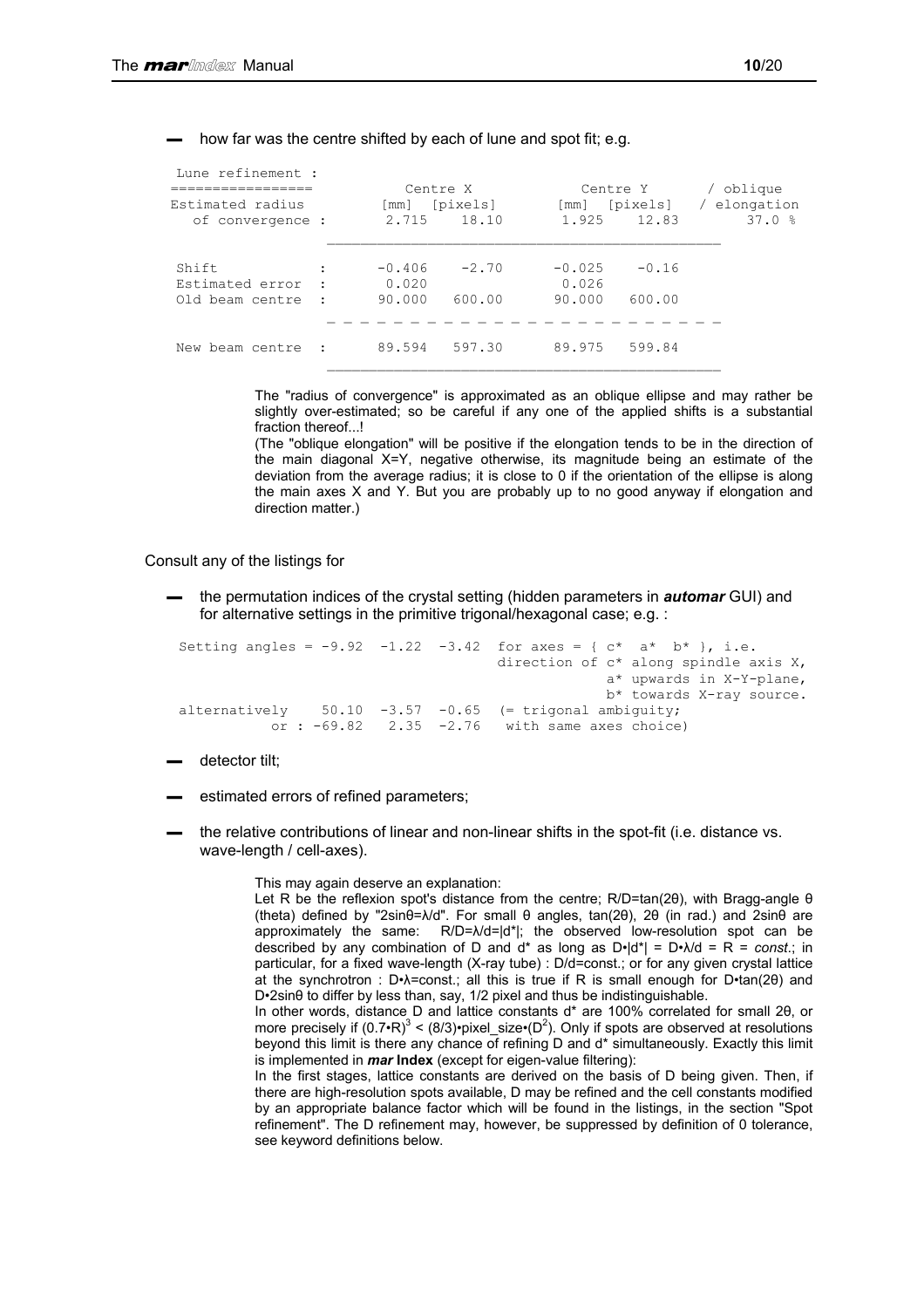The log-file also includes

▬ the Niggli constants of the primitive cell, or rather the G6-values which differ from the conventional Niggli tensor by a factor of 2 in the mixed products: (**a**•**a**) (**b**•**b**) (**c**•**c**) 2(**b**•**c**) 2(**a**•**c**) 2(**b**•**c**); e.g.

 Primitive cell metric tensor [G6] : 7700.40 7741.88 9267.74 33.52 4.64 61.85 Primitive cell volume : 743297.1

a display of the angular distribution of the reciprocal space lattice points (=> mosaicity), e.g.

|                               | psil : within dPHI | 234        |                | psi2 : "near axis" | 19 |
|-------------------------------|--------------------|------------|----------------|--------------------|----|
| $<-1.5*0SC$<br>$\overline{0}$ | used total 290     |            | 2              | used total         | 74 |
| $\cdots$                      | (weighted, scaled) |            |                |                    |    |
| $-0.80$<br>$\mathbf{0}$       |                    |            | $\Omega$       |                    |    |
| 2<br>$-0.70$                  | $\star$            |            | $\bigcap$      |                    |    |
| 14<br>$-0.60$                 |                    | $\star$ .  |                |                    |    |
| 22<br>$-0.50$                 |                    |            | $\bigcap$      |                    |    |
| $-0.40$<br>24                 |                    | $\star$    | $\mathcal{L}$  | $^\star$           |    |
| $-0.30$<br>28                 |                    | $^{\star}$ | $\Omega$       |                    |    |
| $-0.20$<br>27                 |                    | $^{\star}$ | 8              | $\star$            |    |
| 25<br>$-0.10$                 |                    | $^\star$   | 13             | $^\star$           |    |
| 0.00<br>22                    |                    | $=$ $=$    | 33             |                    |    |
| 0.10<br>24                    |                    | $^\star$   | 12             | $^{\star}$         |    |
| 0.20<br>23                    |                    | $^\star$   | $\overline{2}$ | $^\star$           |    |
| 0.30<br>20                    |                    | $\star$    | 3              | $^\star$           |    |
| 0.40<br>21                    |                    | $\star$    | $^\star$       |                    |    |
| 0.50<br>17                    |                    |            | ∩              |                    |    |
| 0.60<br>7                     | $^{\star}$         |            | O              |                    |    |
| 0.70<br>$\mathbf 0$           |                    |            |                |                    |    |
| 0.80<br>0                     |                    |            | $\bigcap$      |                    |    |
| 0.90<br>$\mathbf{1}$          | $\star$            |            | O              |                    |    |
| 1.00<br>$\mathbf{0}$          |                    |            | $\Omega$       |                    |    |
| $\cdots$                      |                    |            |                |                    |    |
| $> 1.5*$ OSC                  | 1                  |            |                | 0                  |    |

The bars in the left histogram denote the bounds of the rotation/oscillation with any spots "outside" defining the 'vertical' mosaicity; the 'horizontal' mosaicity (the right-left-rotation psi2 that is necessary to bring any rec. lattice point onto the Ewald sphere) is virtually independent of PHI, hence no delta-PHI bars in the right hand histogram. (This statement is true for the "Rotation Method" only, not for the precession geometry !) The two mosaicities are considered the same if they are closer than 2:3 and only their mean value is output then.

The log-file Bravais lattice table is more elaborate, specifying also

- $\Box$  the parameters of each related primitve cell (which is in fact the cell that is measured by the 'Error' index, i.e. the above-mentioned 6-dim. tangent; cf. section "Method"), and
- $\Box$  the transformation number (0 through 44, as specified in Table 9.3.1 of Int. Tabl. Cryst. [Vol.**A**], 4th ed.);
- $\Box$  it also indicates which of the nearly-reduced Buerger-cells was closest to this result (its running number only).
- In case vector analysis and [G6-space](#page-6-0) projection give different 'best' cells, or if the userdefined lattice/space-group is different, the alternative matrices and setting parameters are listed.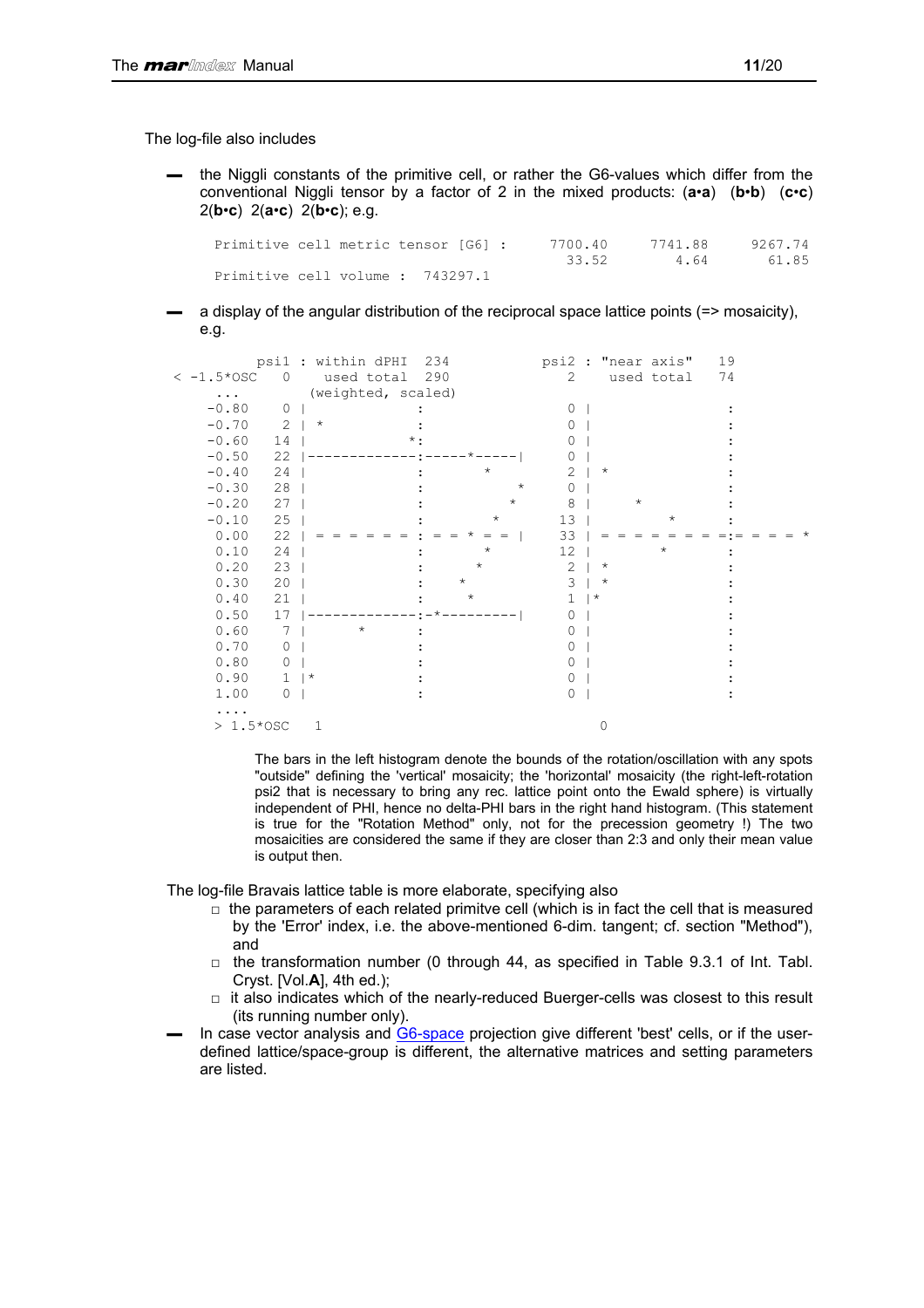### <span id="page-11-0"></span>**2.3 Command Line Options**

*automar* **GUI** is the most convenient way of running *mar* **Index** and will usually be the method of choice. There are very few options, though, that are available only in command-line execution mode. Therefore the full description will follow under this heading.

Set your default to the working directory. (It may, but should not in general, be the same as the image directory.)

### **2.3.1** *mar* **Peaks**

As a first step, type:

> **marPeaks** [image\_directory]image\_file.name

The output will be  $\rightarrow$  image file.pks (in the working directory.)

If non-default parameters are needed, consult the *mar* **Peaks** manual. If uncertain about the situation, use *mar* **View** to display the image and superimpose the *mar* **Peaks** spots.

### **2.3.2** *mar* **Index**

Then type:

**> marIndex** [**-f** or **/F**] input-file [options]

It is these [options] that *automar* may not generally be supporting.

As usual the options consist of one letter, preceded by either "-" (UNIX) or "/" (VMS); *mar* **Index** accepts both conventions, letters in upper or lower case are equivalent. The option parameter(s) may follow immediately or (VMS-like) be appended by "=", or may simply be separated by blanks.

(The "-f" or "/f" switch is only needed if input-file is not the first or last command-line parameter.)

### **2.3.3 Options**

- ► switch *v* ('verbose') has only one out of many debugging options that may be of interest to few users, which is "p" (for protocol) which will produce output listings with detailed tables of all zone-axes that the program tries to refine and use.
- ▶ switch *s* ('service') NONE DENZO MOSFLM XDS MARXDS AUTOMAR makes *mar* **Index** convert its results, and output them in a format that is suited as input to these programs. The current default is "NONE" for screen output (or => *automar* "Text" window), and "DENZO MOSFLM XDS AUTOMAR" for the log file. Specify "-s none" to suppress this 'foreign' output in the log-file. In some distributions the default may be changed to NONE for all output listings.

### *Example:*

*automar*-derivative "*mar* **FLM**" is a gateway to data processing by way of MOSFLM. It therefore submits this command-line:

"marIndex automar.ctrl -s mosflm"

which will produce 2 extra files:

- ► automar.mosflm,
- ► automar.umat,

the first of which contains keyworded MOSFLM input, and the second holds the formatted setting parameters & matrices.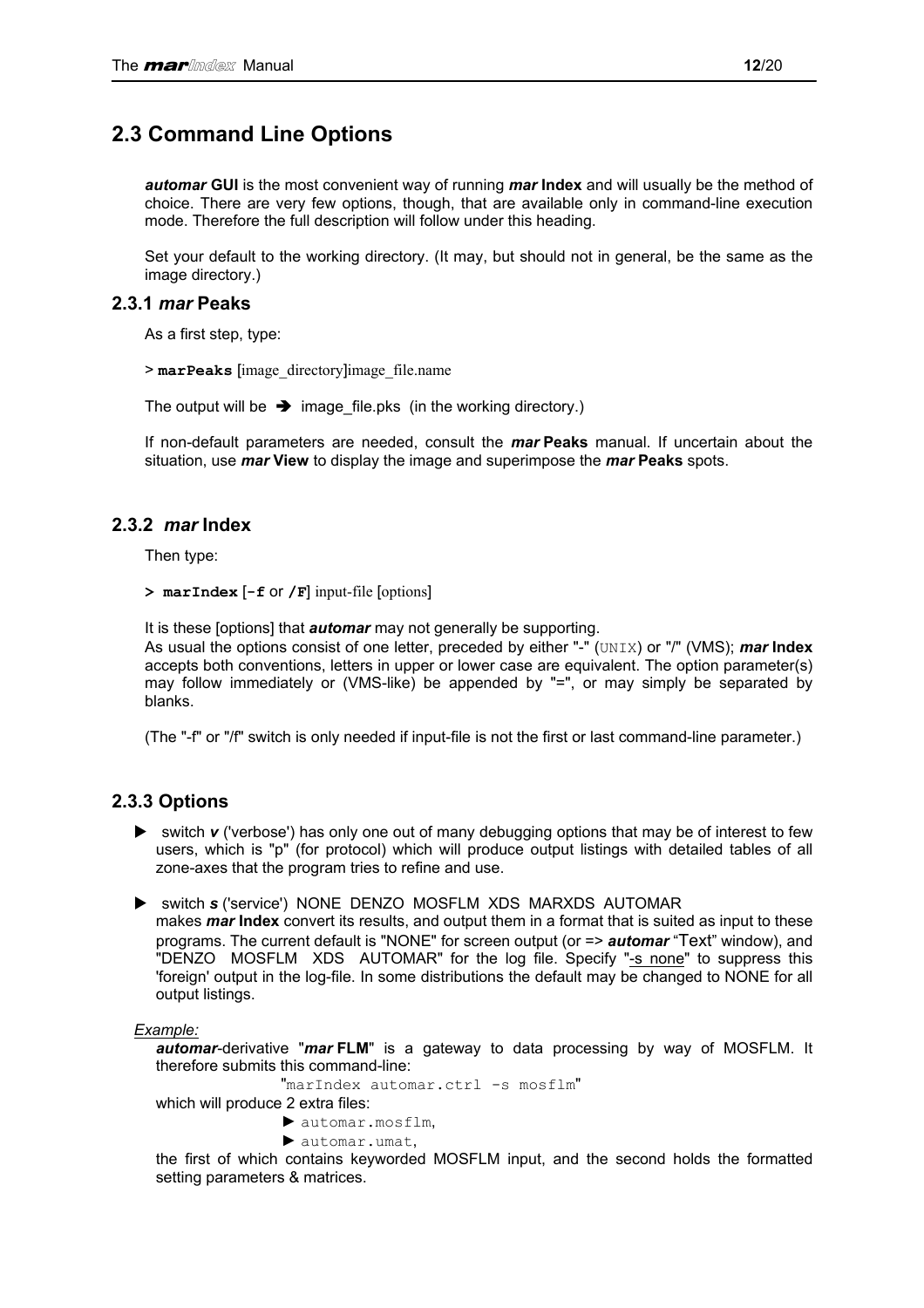<span id="page-12-0"></span>Unless the -s option explicitly specifies foreign formats, *mar* **Index** writes an internally consistent [".amp" \(AutoMarParameters\) file](#page-19-0) which is suited both for re-running *mar* **Index** or for subsequent *automar* prediction and integration programs, with keywords as described below.

If **-s** specifies any foreign format, and if the ".amp"-file is wanted as well, then AUTOMAR needs to be in the options list.

*Comment:* 'service' is also available as input keyword. If both are specified, command line definitions have priority.

### **2.3.4 Input files**

The "input-file" in the command line may in its simplest form be the [output of](#page-18-0) *mar* Peaks, "image\_file.pks", if all header information is o.k. and sufficient to determine the spot transformation to reciprocal space - which is usually the case for *mar*-detectors on *mar*-bases.

Else "input-file" may be some control file (any name, default: "automar.ctrl") which defines the *mar* Peaks output file by means of the "peak" keyword and otherwise specifies all missing or wrong parameters. (Values in the control-file will override parameters in the peaks file header.) See the keyword list below.

Mind that *mar* **Index** writes the [".amp" \(AutoMarParameter\) file](#page-19-0) which is suited as an input control file to *mar* **Index**. If you choose to do so under UNIX, the new output file will destroy the previous one; VMS will create a new version.

Going one level further. You may have the situation that synchrotron data have the wrong distance and/or wavelength in their header. Other (image-specific) parameters may be o.k. Instead of preparing a separate control file for each image that you want to auto-index - just for the sake of the one or two wrong values - you may specify one "common parameter file" with the replacement(s) only, which will automatically be read by *mar* Index, then immediately going on with the *mar* **Peaks** file, or else with image-specific control files. For this mechanism to work, the "input-file" (peaks or control file) must have the standard form of image numbering, and the "common parameter file" must have the ".prm" extension attached to the root of the image names (i.e. without the running number); or else the (image-specific) control file may be any name, say "any\_name.ext", with an accompanying common parameter file "any\_name.prm".

*Example:* Let the images be named "Lyso\_2\_001.mar2000", "Lyso\_2\_002.mar2000", ..

Then *mar* Peaks would produce "Lyso\_2\_001.pks", etc.

Prepare the "common parameter file" named "Lyso\_2.prm" and then type

> marIndex Lyso\_2\_001.pks

- or edit another "Lyso  $2$  ###.ctrl" for image ### and then type
- > marIndex Lyso\_2\_001.ctrl

In either case, *mar* **Index** will first find "Lyso\_2.prm" and read its parameters which will take priority over peaks-file headers (but will be overridden by any values in an input control file). The idea behind these priorities is the following: Any error that may have sneaked into the image headers should be replaced once for all by the ".prm"-file; still the user ought to have full freedom in playing with input parameters by way of some image-specific control files.

Warning !! Once you have a "common parameter file" which fits the name convention it will be read and used !!! So watch out what files you keep on your working directory.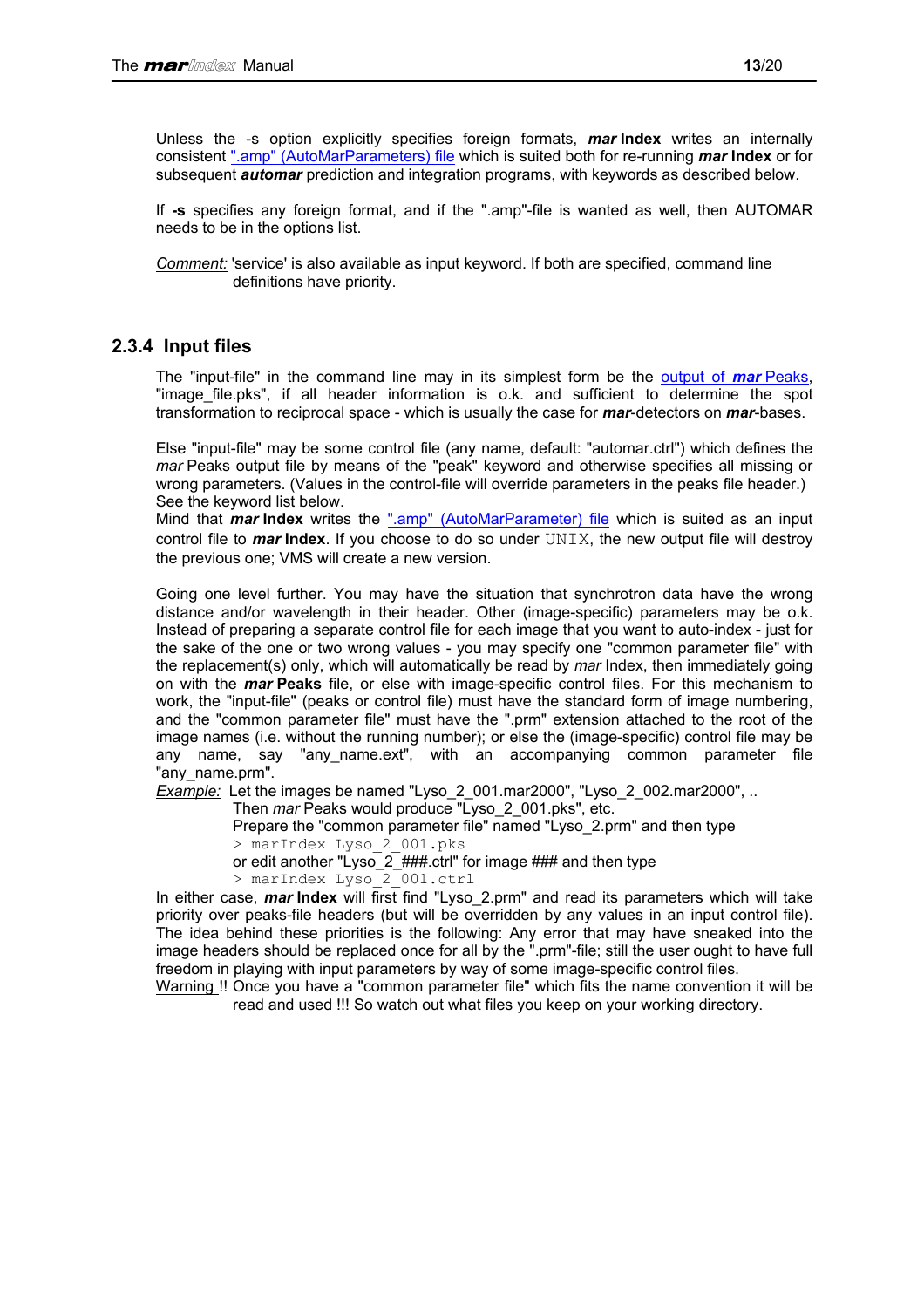### <span id="page-13-0"></span>**2.3.5 Keywords**

All *automar* keyworded input is consistent. The same keywords, parameters and options may appear in the *mar* Peaks file header, in any control file, or in a "common parameter file".

### **2.3.5.1** *Hints*

The following list specifies mandatory parts only of valid key-words (any length is acceptable as long as the typed string is recognizable as one word). Valid separators are blanks and/or tabs. To avoid frequent (though unnecessary) errors, some composite keywords are accepted with or without embedded - and/or blank such as :

wavelength | wave length | wave - length | wave-length;

or similarly :

beam | beam centre | beam center |...

This latter keyword causes the only exception such as to avoid ambiguity: "beamstop" must at least have the "stop" as keyword, i.e.:

beamstop | beam stop | beam-stop | stop

### **2.3.5.2 Syntax**

|                            | $\triangleright$ different fonts denote: $\triangleright$ key-words $\triangleright$ input-values $\triangleright$ explanations |
|----------------------------|---------------------------------------------------------------------------------------------------------------------------------|
| $\geq$ [ optional ]        | text in square brackets may or may not be typed;                                                                                |
| $>$ [parameter \ default]  | (back-slash)                                                                                                                    |
| $>\kappa$ ey $1$   key $2$ | alternatives with same meaning separated by vertical bar, e.g.:                                                                 |
|                            | set[ting-angle]s   ori[entation];                                                                                               |

### **2.3.5.3 Table of input parameters**

#### $\triangleright$  Basic parameters

| [automar parameters]<br>[------------------] |                                                                                                                                                      | ! optional heading<br>! (obsolete by way of comments)              |
|----------------------------------------------|------------------------------------------------------------------------------------------------------------------------------------------------------|--------------------------------------------------------------------|
| [[unit-]cell]                                | a,b,c, $\alpha$ , $\beta$ , $\gamma$ [, Bravais   ext.group \ 0 ]                                                                                    | unitcell; latt                                                     |
| [axes]<br>[ori   set]                        | $l_{axes}$ , $l_{up}$ , $l_{in}$<br>$\varphi_1$ , $\varphi_2$ , $\varphi_3$<br>- for both these 2 lines, cf. section 1.2 "Coordinate systems" above. | axes permutaion<br>orientation (setting angles)                    |
|                                              | [wave[-length]] wavelength <sub>11</sub> [wavelength 22] wave-length<br>$\rightarrow$ cf. synonymous keyword lam[da] below                           |                                                                    |
| [ dist[ance]]                                | Sample-to-Detector Distance                                                                                                                          | distance                                                           |
| [rad[ius]]<br>$[image-range]$ ]              | $R_{min}$ [, $R_{max}$ [, reso limit]]<br>first image, last image,                                                                                   | radii [mm]; optional resolution [A]<br>image range,                |
|                                              | [START] start oscill, [OSC] OSC width<br>[, mosaicity, spot size $(x,y)$ ]                                                                           | & PHI range<br>[optional; obsolete, see hint]<br>file-name $\dots$ |
| [file[-name]<br>name]                        | image file name $\implies$ specify the<br>correct name, not a template)                                                                              | cf. keywords "data   image"                                        |
| [scan]                                       | image [x] size [, image y size]                                                                                                                      | detector max. number of pixels                                     |
| [beam [-cent]]                               | $c[x]$ image [, cy_image]                                                                                                                            | beam centre [in pixel]                                             |
| [pix[e1]]                                    | $p[x]$ image [, $py$ image]                                                                                                                          | pixel-size [in mm]                                                 |

*Hint:* For historical reasons, the above parameters are acceptable without keywords as long as they appear in exactly this order.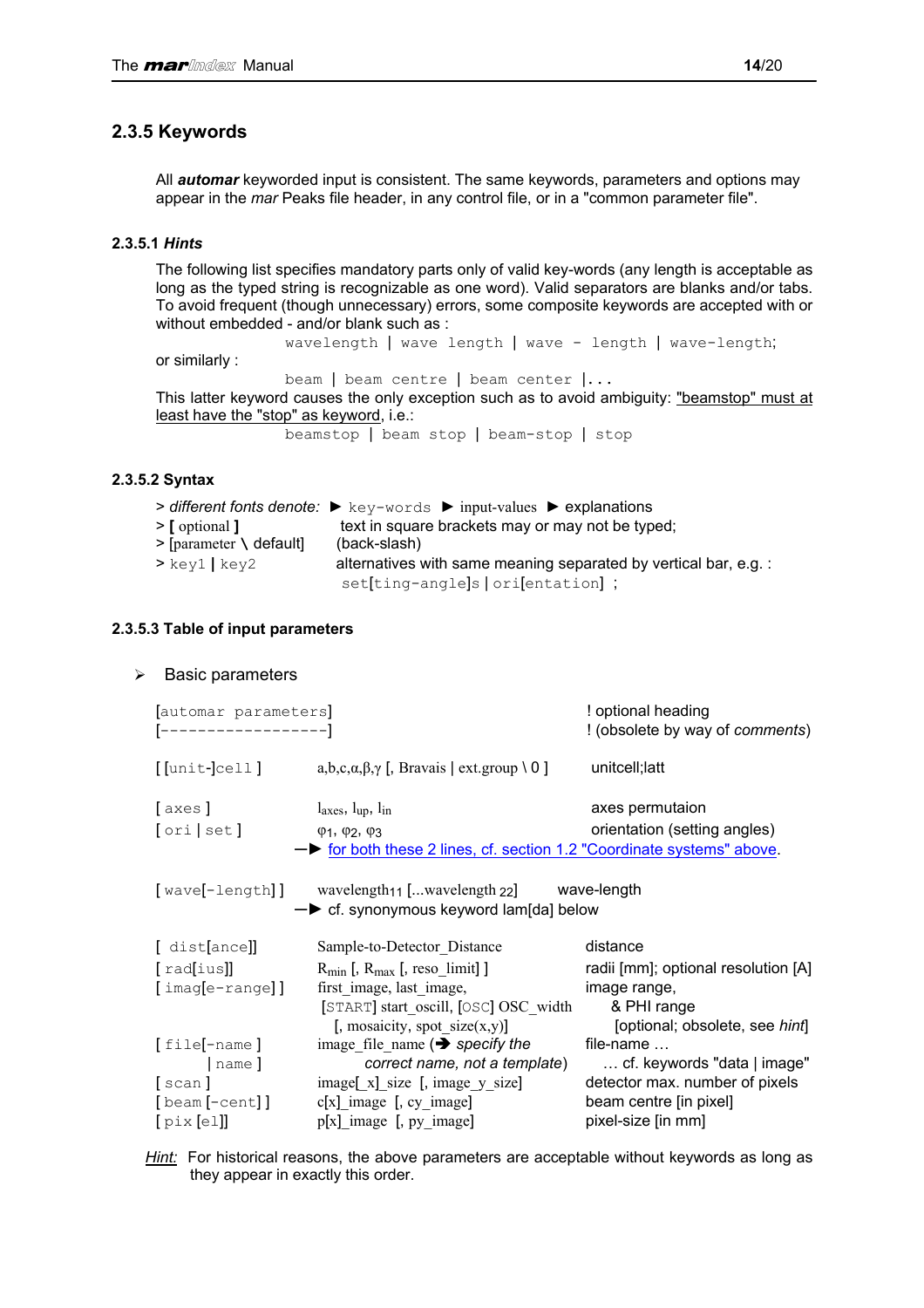¾ Comments

|          | ! everything behind an exclamation mark, on any line, is ignored (i.e. treated |
|----------|--------------------------------------------------------------------------------|
|          | as comment);                                                                   |
| $\#$ ./. | lines with # or * as 1st non-blank character are ignored,                      |
| $\star$  | such that comment [ed-out] lines may start with ! or # or *                    |
| remark   | or with key-word "remark" which is assumed to terminate the key-word           |
|          | lines of interest for parameter reading, see mar Peaks file-header.            |

### $\triangleright$  Keywords

|   | <u>Crystal :</u>                   |                                                                                                                                                                                                                                                                                                                                                                                                                                                                                                                                                                                                                                                                               |
|---|------------------------------------|-------------------------------------------------------------------------------------------------------------------------------------------------------------------------------------------------------------------------------------------------------------------------------------------------------------------------------------------------------------------------------------------------------------------------------------------------------------------------------------------------------------------------------------------------------------------------------------------------------------------------------------------------------------------------------|
|   | latt[ice]                          | Bravais-lattice or extinction-group                                                                                                                                                                                                                                                                                                                                                                                                                                                                                                                                                                                                                                           |
|   |                                    | $\rightarrow$ only the Bravais-lattice definition is relevant in <i>mar</i> Index: Two<br>characters as defined in new Int. Tables (Vol.I, table 9.2.2), e.g.<br>oP, cI, etc.<br>Usually this is more adequate when auto-indexing, but space<br>group definition is acceptable, too:                                                                                                                                                                                                                                                                                                                                                                                          |
|   | spac[e-group]                      | name or number in Int. Tables                                                                                                                                                                                                                                                                                                                                                                                                                                                                                                                                                                                                                                                 |
|   |                                    | $(-\blacktriangleright$ implies the default Bravais-lattice)                                                                                                                                                                                                                                                                                                                                                                                                                                                                                                                                                                                                                  |
|   | reso[lution]                       | resolution-limit = $\lambda$ /(2•sin $\theta_{\text{max}}$ ) [A]                                                                                                                                                                                                                                                                                                                                                                                                                                                                                                                                                                                                              |
|   |                                    | $\rightarrow$ alternatively input as 3rd value with 'rad'                                                                                                                                                                                                                                                                                                                                                                                                                                                                                                                                                                                                                     |
|   | mosa[ic]                           | mosaicity(x) $[, (y)]$ [in deg.]                                                                                                                                                                                                                                                                                                                                                                                                                                                                                                                                                                                                                                              |
|   |                                    | $\rightarrow$ ignored as an input value, but will be passed on to the ".amp"-file<br>overriding any mar Index results.                                                                                                                                                                                                                                                                                                                                                                                                                                                                                                                                                        |
|   | spot[-size]                        | spot_size[_hor., spot_size_vert.] [mm]                                                                                                                                                                                                                                                                                                                                                                                                                                                                                                                                                                                                                                        |
|   |                                    | $\rightarrow$ same comment as for mosaicity.                                                                                                                                                                                                                                                                                                                                                                                                                                                                                                                                                                                                                                  |
| ▶ | Goniometer :                       |                                                                                                                                                                                                                                                                                                                                                                                                                                                                                                                                                                                                                                                                               |
|   | wave[-length]<br>$l$ am $[[b]$ da] | wavelength <sub>11</sub> [wavelength <sub>22</sub> ]<br>- synonymous with 'wave[-length]'                                                                                                                                                                                                                                                                                                                                                                                                                                                                                                                                                                                     |
|   |                                    | $\rightarrow$ may either be given as 'Cu Mo Ag' for stored values of K $\alpha_{1/2}$ and<br>will consider $\alpha$ 1/ $\alpha$ 2 split in refinement; or as numbers.<br>-> Up to 4 numbers may have one of two different meanings :<br>(1) possibly composite wave length (also true if keyworded Cu Mo Ag)<br>$\epsilon$ <nominal λ=""> [, δλ/λ   def=0.003 [, Kα<sub>1</sub>, Kα<sub>2</sub>]]; or<br/>(2) two superimposed wave lengths (e.g. <math>Ka - K\beta</math>; or synchrotron 1st<br/>and 3rd order Ge111 - Ge333):<br/><math>\lambda_1</math>, <math>\delta\lambda_1/\lambda_1</math>, <math>\lambda_2</math>, <math>\delta\lambda_2/\lambda_2</math></nominal> |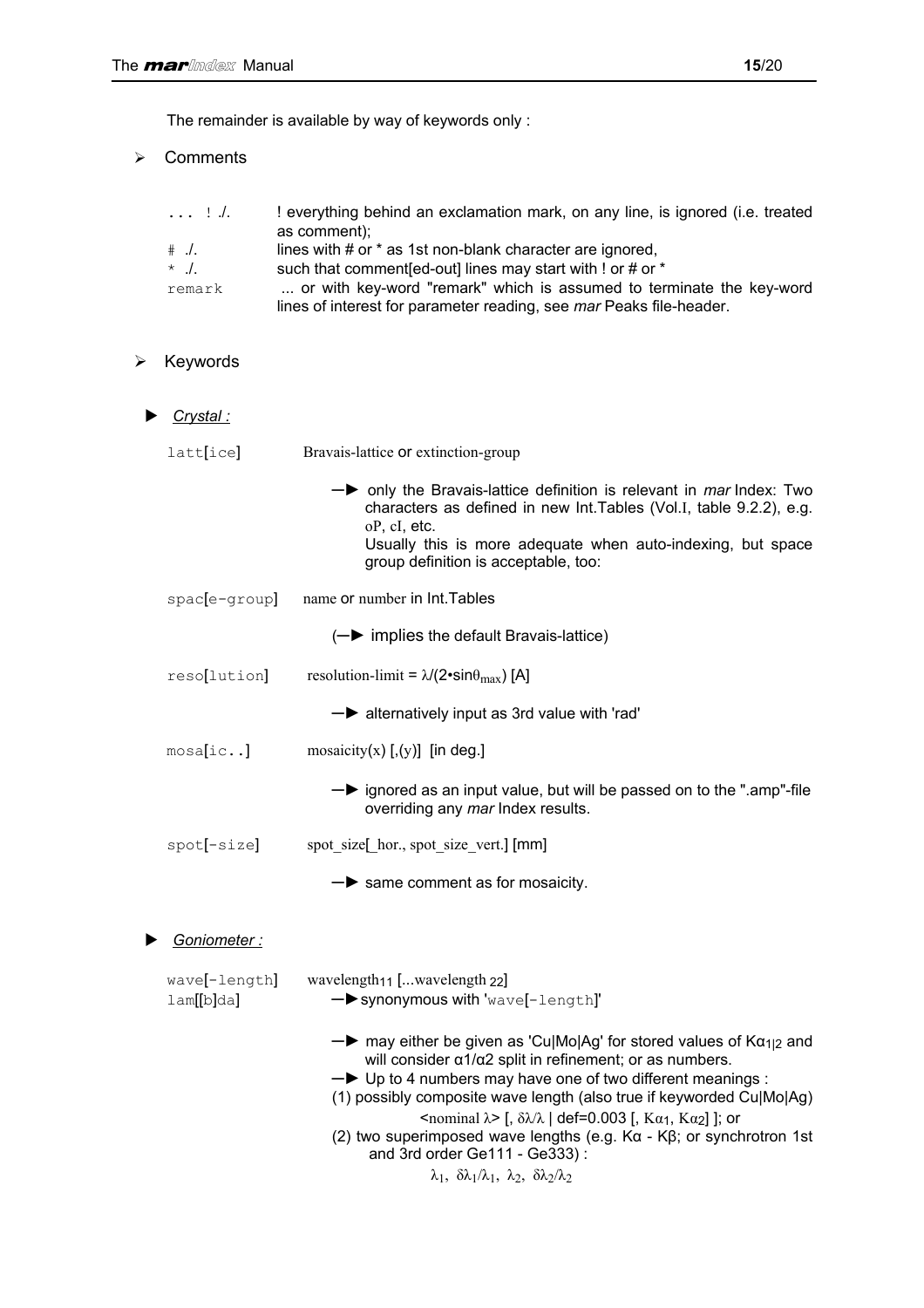| div[ergence]      | divergence(x) $[$ ,(y)] [in deg.]                                                                                                                                                                                                                                                                                                                                                                                                                                                                                                                            |
|-------------------|--------------------------------------------------------------------------------------------------------------------------------------------------------------------------------------------------------------------------------------------------------------------------------------------------------------------------------------------------------------------------------------------------------------------------------------------------------------------------------------------------------------------------------------------------------------|
| pol[arization]    | sub-keyword "mir[rors]" implies no polarization, and if wave-length Cu<br>is specified, mar Index will also try to index badly fitting spots by<br>$K_{\beta}$ - radiation.<br>Alternatively:<br>sub-keyword "mon[ochromator]" may be accompanied by Ge[111]  <br>Si[220]<br>default:<br> graph[ite];<br>automar<br>assumes<br>$\Box$<br>the<br>monochromator to deflect the beam horizontally and knows the<br>monochromator's lattice constants; so for each wave-length it<br>can work out the degree of polarization (immaterial for auto-<br>indexing). |
|                   | dist[ance [fix]] Sample-to-Detector_Distance [mm] [, D-tolerance [%]]                                                                                                                                                                                                                                                                                                                                                                                                                                                                                        |
|                   | The optional keyword $fix[ed]$ on the same line has the same<br>effect as $=$ $\triangleright$ D-tolerance=0% $=$ $\triangleright$ no refinement of Distance                                                                                                                                                                                                                                                                                                                                                                                                 |
| $omg$   $omeg[a]$ | OMG [, OMG_off] [deg.]                                                                                                                                                                                                                                                                                                                                                                                                                                                                                                                                       |
|                   | !! within mar Index not yet consistently implemented                                                                                                                                                                                                                                                                                                                                                                                                                                                                                                         |
| chi               | CHI [, CHI_off] [deg.]                                                                                                                                                                                                                                                                                                                                                                                                                                                                                                                                       |
|                   | tth   twot[heta] TTH [, TTH_off] [deg.]                                                                                                                                                                                                                                                                                                                                                                                                                                                                                                                      |
|                   | detector position                                                                                                                                                                                                                                                                                                                                                                                                                                                                                                                                            |
| Detector :        |                                                                                                                                                                                                                                                                                                                                                                                                                                                                                                                                                              |
| tilt              | tilt_X $[$ , tilt_Y] $[$ deg.]                                                                                                                                                                                                                                                                                                                                                                                                                                                                                                                               |
| rot               | AD_rotation [deg.]                                                                                                                                                                                                                                                                                                                                                                                                                                                                                                                                           |
|                   | - detector-rotation w.r.t. projection of TTH-axis                                                                                                                                                                                                                                                                                                                                                                                                                                                                                                            |
| skew              | tilt_X $[$ , tilt_Y $[$ , AD_rot]]                                                                                                                                                                                                                                                                                                                                                                                                                                                                                                                           |
|                   | $\rightarrow$ for all 3 detector rotations, see section 1.1 "Coordinate<br>systems" above                                                                                                                                                                                                                                                                                                                                                                                                                                                                    |
|                   | [beam -]stop X, Y, R   X1, Y1, X2, Y2 [, W]<br>!!! "stop" is mandatory !!!                                                                                                                                                                                                                                                                                                                                                                                                                                                                                   |
|                   | $\rightarrow$ mar Index rejects mar Peaks coordinates within this<br>shadowed circle or rectangle (in [pixel] as read from<br>mar View), rectangle either given by lower left and upper<br>right corners, or by 2 end points and width of central line.<br>$\rightarrow$ Similarly,<br>$[excl[ude]] shad[ow]   ice   ring[s]   a.s.$<br>can be specified to exclude spots from certain areas, just<br>like in the other <i>automar</i> programs, but of course it is<br>preferable not to have then written by mar Peaks in the first<br>place.              |
| beam[centre]      | $c[x]$ image [, cy_image] [ $fix$ ]                                                                                                                                                                                                                                                                                                                                                                                                                                                                                                                          |
|                   |                                                                                                                                                                                                                                                                                                                                                                                                                                                                                                                                                              |

─► beam centre, like distance, may be fixed, i.e. not included in refinement.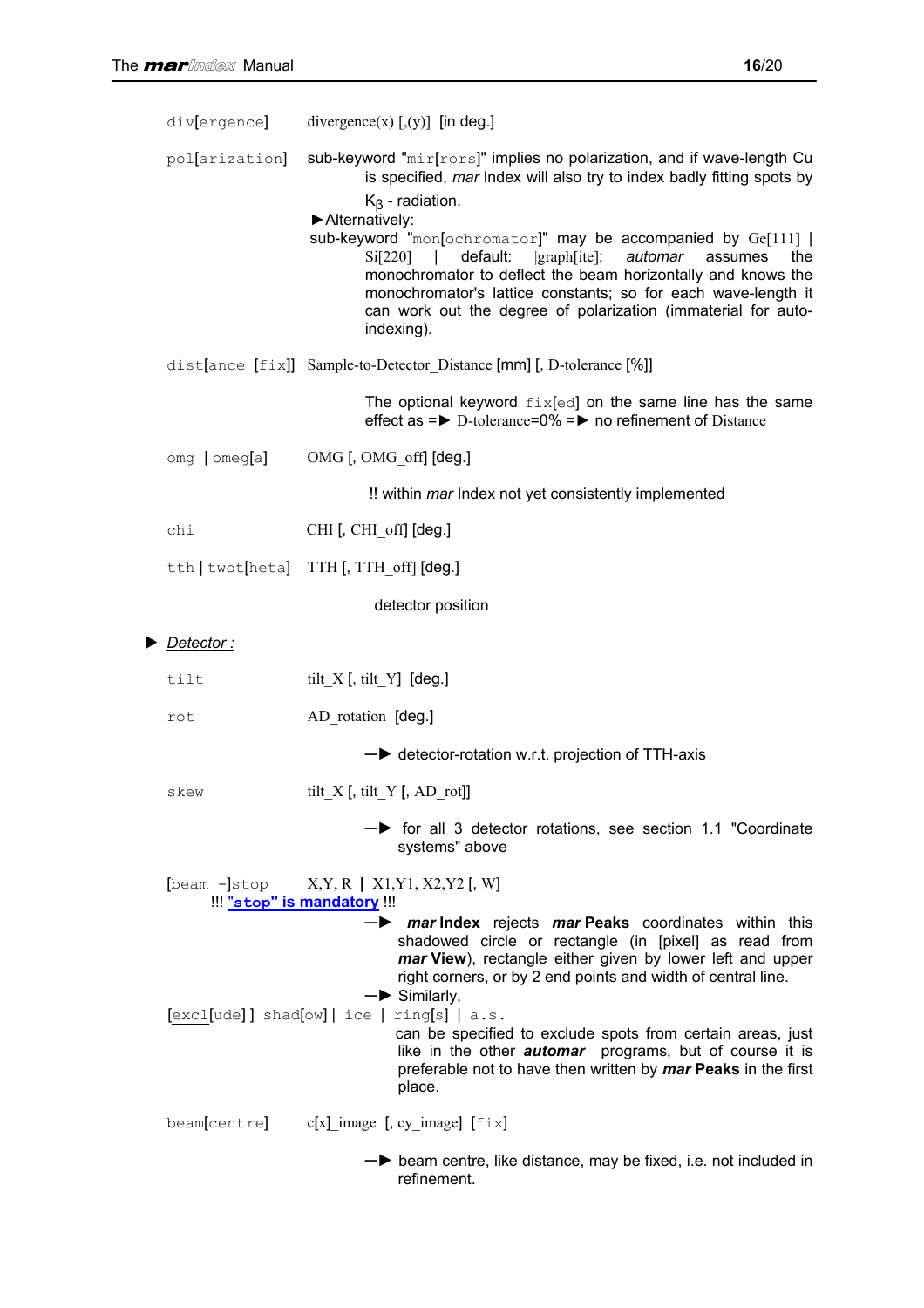| ▶ | <b>Options</b>                    |                                                                                                                                                                                                                                               |
|---|-----------------------------------|-----------------------------------------------------------------------------------------------------------------------------------------------------------------------------------------------------------------------------------------------|
|   | fix                               | [beam[centre] cent[re]], [dist[ance]]                                                                                                                                                                                                         |
|   |                                   | $\rightarrow$ this keyword specifies which parameters not to include in<br>refinement: the values are not numbers but rather<br>keywords. This way of definition is synonymous with typing<br>"fixed" on each of the keyword lines concerned. |
|   | serv[ice]                         | [NONE] [DENZO] [MOSFLM] [XDS] [MARXDS] [AUTOMAR]                                                                                                                                                                                              |
|   | list<br>plot<br>$\text{tilt}$ [e] | $\rightarrow$ These <i>automar</i> options are not used in <i>mar</i> Index :<br>[list code   all extra listings ]<br>[plot code   all plot options ]<br>(1st and 2nd title allowed, defined by their sequence)                               |

### *File name specification :*

| root         | root-of-image-file-names                                  |
|--------------|-----------------------------------------------------------|
| mar peak[s]  | marPeaks-file-name                                        |
| ext.         | image file name-extension (with or without preceding ".") |
| imaq[e] data | template of image $\leq 001$ file                         |
|              |                                                           |

where the digits for the running number is encosed by pointed brackets.

- This is a generalization of the standard *mar* image file name convention to allow more than 3 digits to appear at any place in the name string. It is the pointed brackets <....> that discern this use of the "image" keyword from the above one to define image and PHI ranges.
	- If image-file-name only is specified but *mar* Peaks file is required, then its name is constructed with extension ".pks"
	- $\blacktriangleright$  If neither " $peaks$ " nor " $image$ " is specified, then any required file-name is constructed as 'root'\_<nnn>.'ext' with  $\langle$ nnn> = first\_image, formatted as (I3.3)
	- $\blacktriangleright$  If image-file-name is required but not explicitly specified, its extension defaults to ".mar<*scan*>" where <*scan*> is the  $(I4.4)$ -formatted image $[x]$  size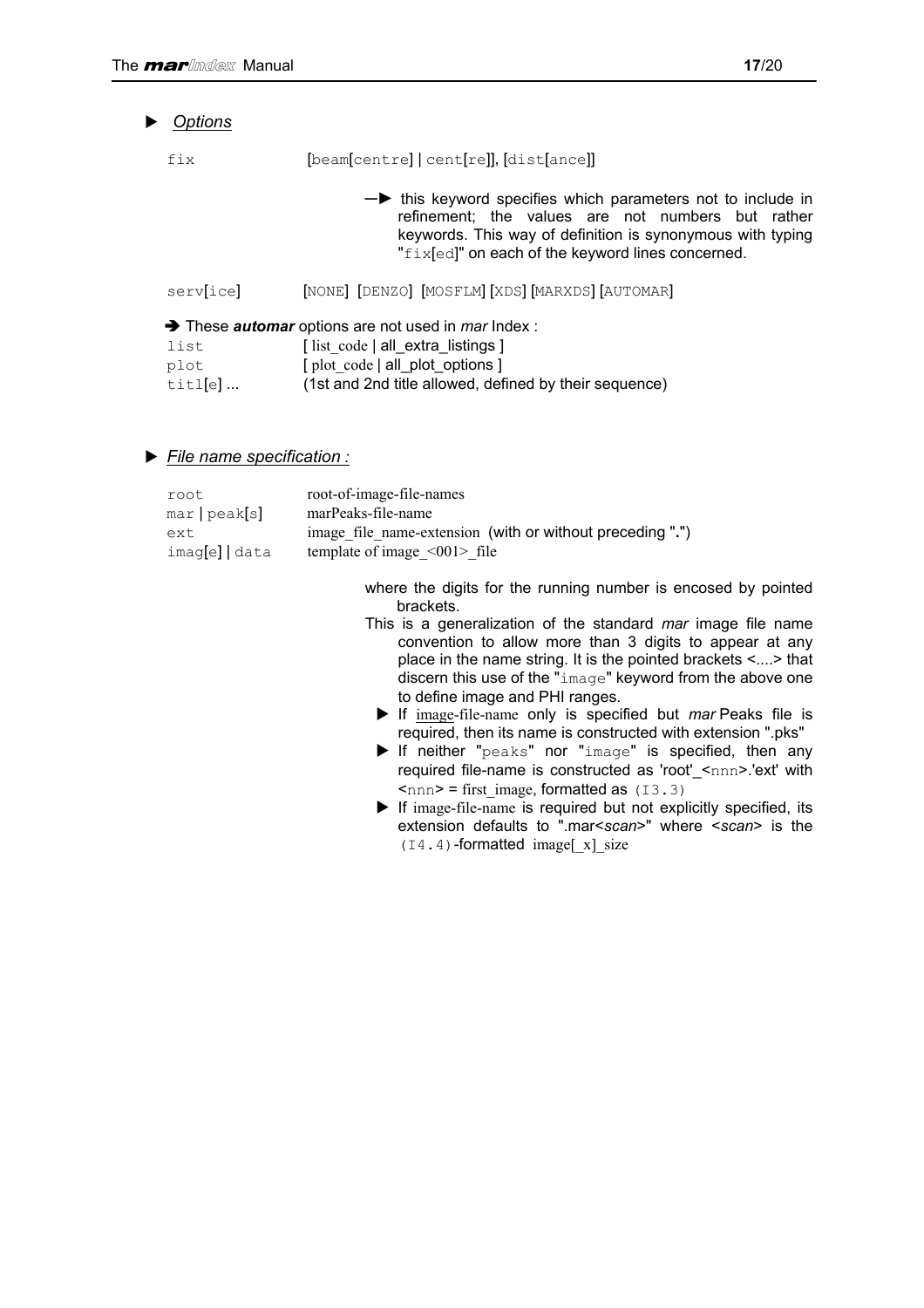#### $\triangleright$  Keywords and parameters, sorted in groups:

(This is an extract from the input routine: Leading blanks or tabs on the input *line* are skipped, the next is interpreted as the *keyword*.)

#### Comments or titles:

 keyword(:4).eq.'rema' .or. line(1:1).eq.'#' .or. line(1:1).eq.'\*' .or. line(:4).eq.'----' .or. INDEX(line,'!').ne.0 keyword(:4).eq.'titl' ! )  $\blacksquare$ Options: ! \ ignored by ! / *mar* Index keyword(:4).eq.'list' ! ( keyword(:4).eq.'plot' ! ) Scanned image: keyword(:4).eq.'root' keyword(:4).eq.'file' .or. keyword (:4).eq.'name' keyword(:3).eq.'ext' keyword(:3).eq.'mar' .or. keyword (:4).eq.'peak' | "mar-peaks" keyword(:4).eq.'imag' keyword(:4).eq.'scan' keyword(:3).eq.'pix' Goniometer: keyword(:4).eq.'wave' .or. keyword (:4).eq.'leng' .or. keyword (:3).eq.'lam' keyword(:4).eq.'dist' keyword(:4).eq.'beam'  $\blacksquare$  | beam [cent] keyword(:4).eq.'tilt' keyword(:3).eq.'rot' keyword(:4).eq.'skew' ! = 'tilt' + 'rot' keyword(:3).eq.'omg' .or. keyword(:4).eq.'omeg' ! = to\_lower('OMG')  $keyword(:3).eq.'tth' or. keyword(:4).eq.'twot'$   $!=$  to  $lower(TTH')$  keyword(:3).eq.'chi' ! = to\_lower('CHI') Crystal & diffraction pattern: keyword(:3).eq.'set' .or. keyword(:3).eq.'ang' .or. keyword(:3).eq.'ori' keyword(:4).eq.'axes' keyword(:4).eq.'unit' .or. keyword(:4).eq.'cell' ! unit[ - ]cell keyword(:4).eq.'latt' keyword(:4).eq.'spac' keyword(:4).eq.'mosa' keyword(:4).eq.'spot' .or. keyword(:4).eq.'size' keyword(:3).eq.'rad' keyword(:4).eq.'reso'

keyword(:4).eq.'stop' ! [beam - ]stop

 keyword(:4).eq.'shad' keyword(:4).eq.'ring'

keyword(:3).eq.'ice'

keyword(:4).eq.'a.s.' .or. keyword(:4).eq.'ammo'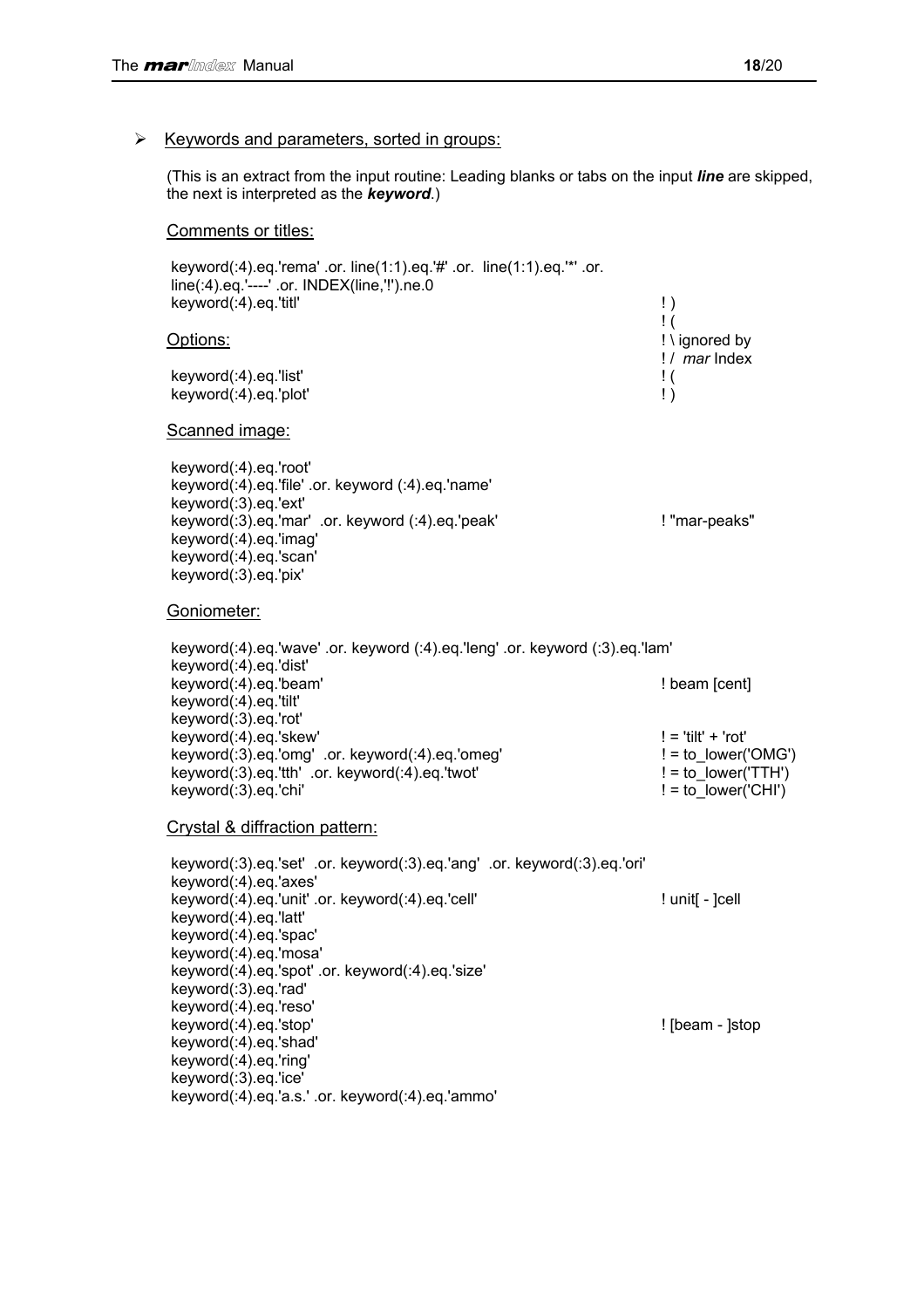### <span id="page-18-0"></span>**2.3.6 Output file of** *mar* **Peaks**

At this stage, the format of the *mar* Peaks file should be self-explanatory. Some comments may be helpful concerning the usage of data columns by *mar* Index, see below. Here is an example :

| program                        | MARPEAKS 4.1                                                                      |  |  |  |
|--------------------------------|-----------------------------------------------------------------------------------|--|--|--|
| date                           | Thu May 20 14:48:47 1999                                                          |  |  |  |
| title                          | MARPEAKS: Spots search                                                            |  |  |  |
| root                           | /home/klaus/data/gbf/img/gbf 100                                                  |  |  |  |
| format.                        | AUTOMAR                                                                           |  |  |  |
|                                | coordinates x horizontal v vertical origin lower left                             |  |  |  |
| image                          | $0.000$ OSC<br>START<br>1,000<br>$1 \quad 1$                                      |  |  |  |
| scan                           | $2000 \times 2000$                                                                |  |  |  |
| distance 400.000               |                                                                                   |  |  |  |
| wavelength 0.99384             |                                                                                   |  |  |  |
| omega                          | 0.000                                                                             |  |  |  |
| 0.000<br>chi                   |                                                                                   |  |  |  |
| twotheta 0.000                 |                                                                                   |  |  |  |
| pixelsize                      | 0.150                                                                             |  |  |  |
| remark                         | flag=0: fully recorded spot                                                       |  |  |  |
| remark                         | flag=1: partially recorded spot                                                   |  |  |  |
| remark                         | flag=2: spot consists of lambda1 and lambda2 components                           |  |  |  |
| remark                         | flag=3: 2 separate spots are lambda1 and lambda2 components                       |  |  |  |
| remark                         | flag=4: bad intensity/sigma ratio                                                 |  |  |  |
| remark                         | flag=5: bad ratio of width $(x)$ /width $(y)$                                     |  |  |  |
| remark                         | flag=6: bad ratio of #signal/#background pixels                                   |  |  |  |
| remark                         | flag=7: spot is too large in PHI                                                  |  |  |  |
| #<br>FLAG X                    | I/BKG<br>INTENSITY<br>FFRM LFRM<br>NP<br>PHI<br>Y                                 |  |  |  |
| $\mathbf{1}$                   | $0, 1596.30, 1775.20$ 0.50<br>7.08<br>1568.0<br>$1 \quad 1 \quad 6$               |  |  |  |
| $2 \left( \frac{1}{2} \right)$ | $1 \quad 1 \quad 5$<br>4 1625.00 1774.00  0.50  17.0<br>0.79                      |  |  |  |
| 3                              | $1 \qquad 1 \qquad 6$<br>4 991.40 1770.80  0.50  1739.0<br>3.15                   |  |  |  |
| $\overline{4}$                 | 0 1247.80 1762.90<br>0.50<br>$\mathbf{1}$<br>$\mathbf{1}$<br>22<br>8131.0<br>7.84 |  |  |  |
| .                              |                                                                                   |  |  |  |

- ▶ For "*FLAG*", see "remark"-lines. Depending on the situation, *mar* Index ignores spots with FLAG>0, >1, or >3
- ▶ "X","Y", see "format" & "coordinates" header lines and "Coordinate systems" section above; measured in [pixel] units.
- $\triangleright$  "PHI" is the mean value of the oscillation range, START + OSC/2, except for spots that are found on two or more adjacent images in the range of [first image, last image] (see "image" header line), when PHI is a weighted mean angle of first (FFRM) and last (LFRM) appearance.
- "INTENSITY" is not used by *mar* Index
- ▶ "NP" counts the pixels above threshold for this spot. *mar* Index analyses several histogrammed distributions in order to detect uneven distributions of spot sizes and may e.g. reject a substantial fraction of very tiny spots if they form a separate cluster in the histogram. Also the "spot size" value in the ".amp"-file is derived from the average NP of accepted spots. This is meant as a starting value for the integration only; mind that *mar* Index cannot analyse any spot shapes since it does not deal with the image.
- ▶ "I/BKG" = significance of spot; not used by *mar* Index because weak spots have "FLAG=4" anyway.